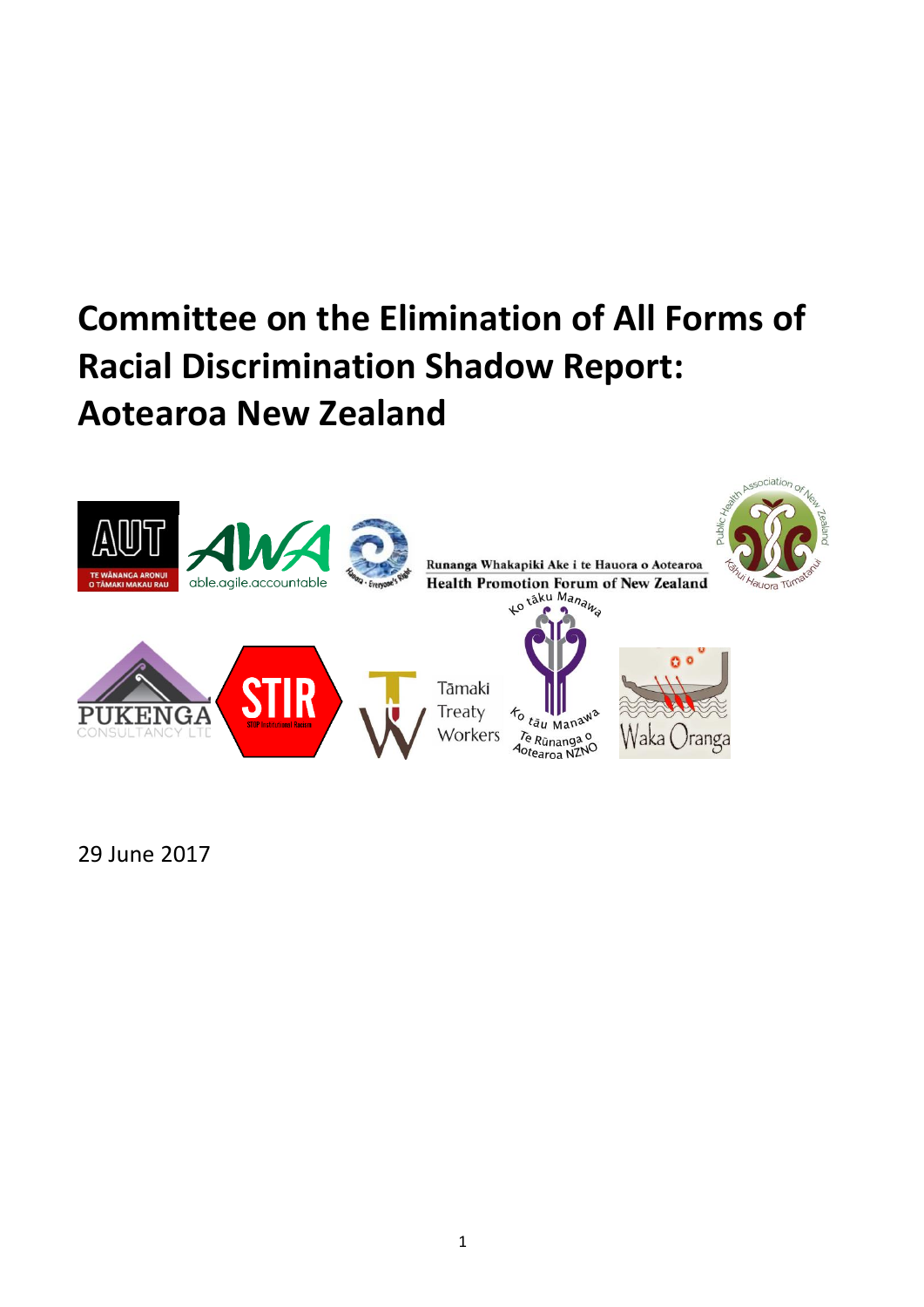*Unuhia te rito o te harakeke, kei hea te kōmako e kō? Ui mai ki ahau, 'He aha te mea nui o te Ao?' Māku e kī atu, 'He tangata, he tangata, he tangata.'*

*If you remove the central shoot of the flaxbush, where will the bellbird find rest? If you were to ask me, 'What is the most important thing in the world?'*

*I would reply, 'It is people, it is people, it is people.'*

This whakataukī (a Māori proverb) by Meri Ngāroto, of the Te Aupōuri people of New Zealand, speaks directly to the importance of people. It is people who lie at the heart of institutional racism; either as targets, perpetrators or bystanders. It is people who, through this Shadow Report, wish to highlight the existence of institutional racism in Aotearoa. It is people who are challenging its presence and its normalisation within our lands.

This report will no doubt provoke as much anger and anguish as it will enthusiasm: anger at the unfairness of it all, anguish at the scope and breadth of its existence, and yet enthusiasm and hope in the fact that there are many who are committed to address these violations. In a very real sense this Report reveals institutional racism as a set of modifiable realities and calls for integrity between what is and what should be.

To encapsulate the essence of this report we must first acknowledge the shared history of racism, guilt, misunderstandings and failings. It is from this space of acknowledgement that we can move forward. As our history binds us, so too does our futures and this report provides us with an opportunity to transform the language of racism from separatism and division to one-ness.

For Māori everyone and everything is related and connected. This Māori world view can be found in all understandings of life both physical and meta-physical. Therefore, it is fair to say Māori and non-Māori are connected through this kaupapa and that non-Māori too carry the burden of this un-justness and injustice. They too are affected by tuku atu,and tuku mai the concept of balance and reciprocity. Although the weight of privilege is not equal to the burden of oppression, when one commits an injustice against another, they commits it against themselves, they commits it against humanity and therefore we are all poorer for it.

Our tamariki, mokopuna and the coming generations depend on us to pave a way forward. They entrust us with their futures and this report provides clear recommendations to enable the simple security of equality. The principle of 'He waka eke noa' – we are all in this together – is not only for those in power positions or government, it is for all of us who choose to dwell on this land.

The truths that are woven throughout this report are unmistakeable; it is not up to Māori alone to deconstruct and redress the injustices of institutional racism; so let us learn from the past so as to not entomb the future. We are all in this together.

Nā te aroha, te pono, te tika Ka ora ai te tangata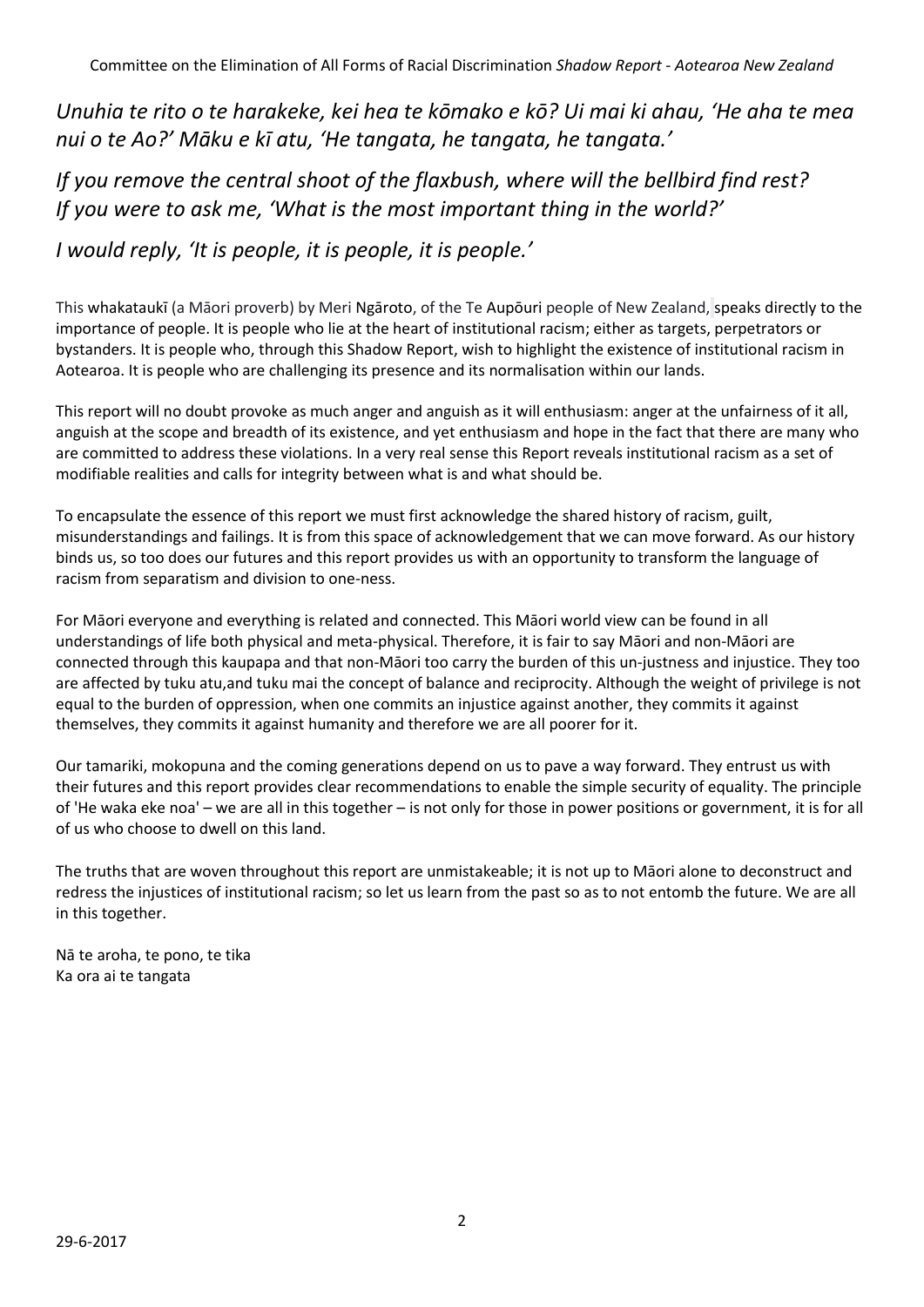We welcome the opportunity to submit to the United Nations Committee on the Elimination of Racial Discrimination (CERD). We are concerned about institutional racism enacted in Aotearoa by the New Zealand (NZ) government, its Ministers and their officials against the indigenous Māori population.

We are a substantial collective of non-governmental civil society organisations including: STIR: Stop Institutional Racism, Te Rūnanga o Aotearoa, New Zealand Nurses Organisation, Auckland University of Technology, Pukenga Consultancy Ltd, Tāmaki Tiriti Workers, Health Promotion Forum, Awa Associates, Waka Oranga and the New Zealand Public Health Association. Collectively we represent thousands of health professionals and concerned New Zealanders.

Our collective is interested in the right to health. For Māori, hauora and oranga (health) are inclusive terms for the physical, spiritual and cultural wellbeing of Māori as individuals and collectively. It is widely accepted that there are long-standing significant disparities in health outcomes for Māori - shorter lives, less access to primary health care, less access to treatment, and misdiagnosis and mistreatment. Along with many health professionals, we do not accept that such inequalities are acceptable, just, necessary, or fairin a developed country like Aotearoa New Zealand.

Human rights are interdependent, indivisible and interrelated. Māori have equal and inclusive right to the highest standards of health. The right to health is articulated in the constitution of the World Health Organization (1948) and under article 25 of the *Universal Declaration of Human Rights* (UN, 1948). The particular State is responsible for ensuring this right is achieved under article 5 e (iv) of the *International Convention on the Elimination of All Forms of Racial Discrimination* (UN, 1966); under article 12 of the *International Convention on Economic, Social and Cultural Rights* (UN, 1976); under articles 11 (1)(f), 12 and 14 (2)(b) of the *Convention on the Elimination of All Forms of Discrimination against Women* (UN, 1979); under article 24 *Convention on the Rights of the Child* (UN, 1990); under article 24.2 of the *Declaration on the Rights of Indigenous peoples* (UN, 2007); and under article 25 *Convention on the Rights of Persons with Disabilities* (UN, 2008).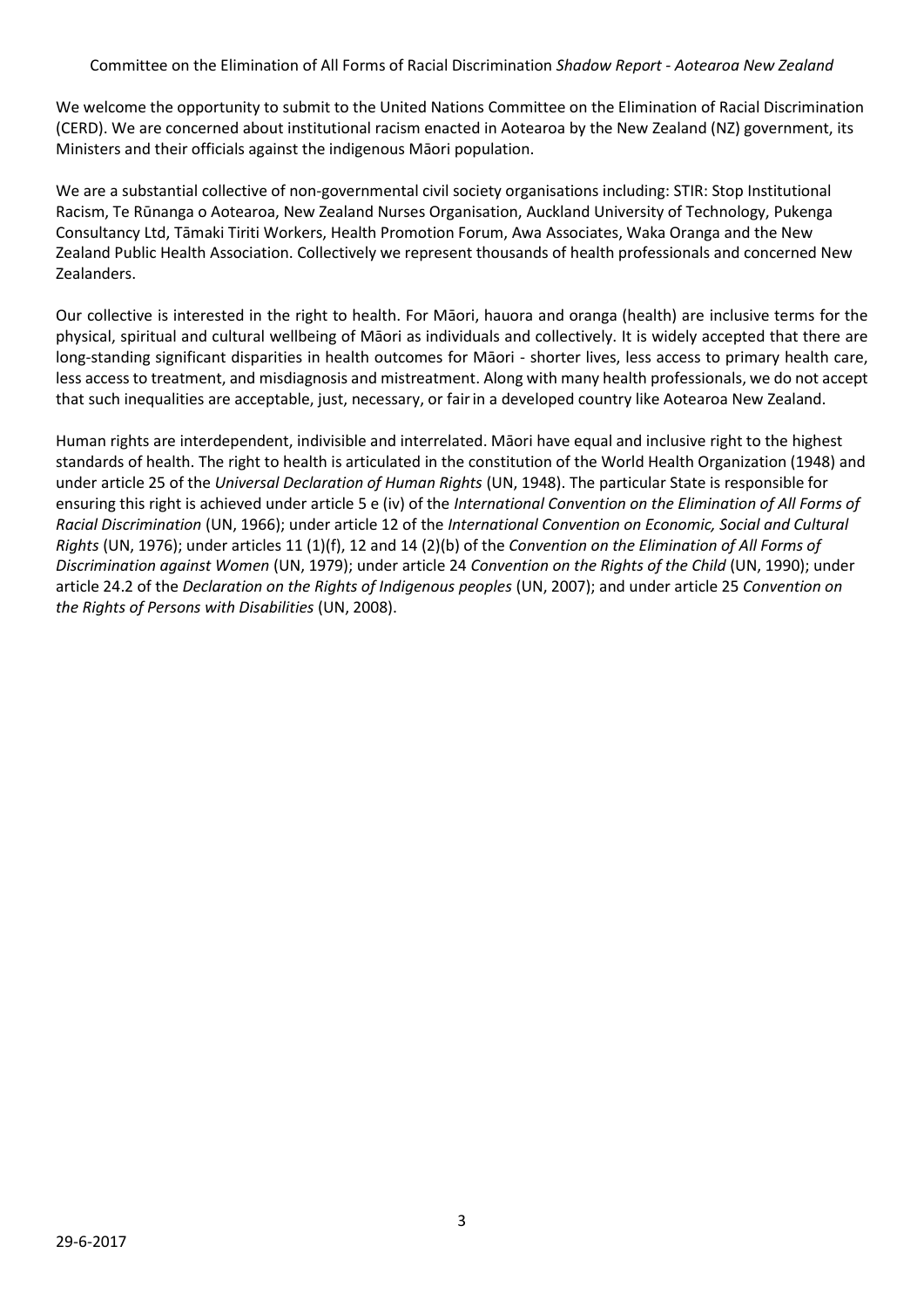In this report, we wish to raise our interest in and concerns arising from:

- 1. Constitutional transformation.
- 2. Call for a national action plan to end racism.
- 3. Te *Tiriti o Waitangi* in the health sector.
- 4. Institutional racism in health policy.
- 5. Disestablishment of te Kete Hauora.
- 6. Māori wards in local government.
- 7. Institutional racism in public health contracting.
- 8. Revoking of DHB Māori health plans.
- 9. Suitably funded, Māori-led health solutions.
- 10. Māori health workforce.
- 11. Pay equity for Māori nurses.
- 12. Māori representation in the media.
- 13. Whānau hauaa (Māori with disability).
- 14. Māori and cancer.
- 15. Intergenerational trauma and patterns of harm.
- 16. Māori and seclusion in mental health.
- 17. Racism in violence in whānau.
- 18. Ihumatao.
- 19. Waitara Lands Bill and Pekapeka Block.
- 20. Trans Pacific Partnership Agreement.

Taking the health sector as its main focus this report will demonstrate the nature and extent of institutional racism within the Aotearoa. While the above mentioned nineteen points reach beyond the public health sector, the representatives of our collective are experienced researchers and community practitioners within this specific sector. However, since racial disparities are extremely evident within the health sector, we understand that the findings can be transferred to other social sectors.

Representatives of our collectives will be attending the CERD forum in Geneva in August 2017.

Grant Berghan (Ngatiwai, Ngāpuhi, Te Rarawa), Dr Heather Came, Kiterangi Cameron (Ngāti Mutunga, Ngāti Kahungunu, Te Ātiawa, Taranaki iwi), Carl Chenery, Theresa Goza (Ngāti Hauā , Ngāti Matakore, Ngāti Kauwhata, Ngāti Raukawa ki te Tonga), Dr Alayne Mikahere-Hall (Ngāti Whatua, Te Rarawa, Tainui), Dr Huhana Hickey (Ngāti Tahinga, Tainui, Ngai Tai), Natasha Hoffman, Dr Carla Houkamau (Ngāti Kahungunu, Ngati Porou), Leanne Manson (Ngāti Tama, Ki Te Waipounamu, Te Ātiawa), Professor Tim McCreanor, Professor Brian McKenna, Dr Ray Nairn, Annette Sykes (Ngāti Pikiao, Ngāti Makino, Tuhoe) and Dr Isaac Warbrick (Ngāti Te Ata, Te Arawa, Ngāpuhi), Professor Denise Wilson (Ngāti Tahinga) - On behalf of the Coalition.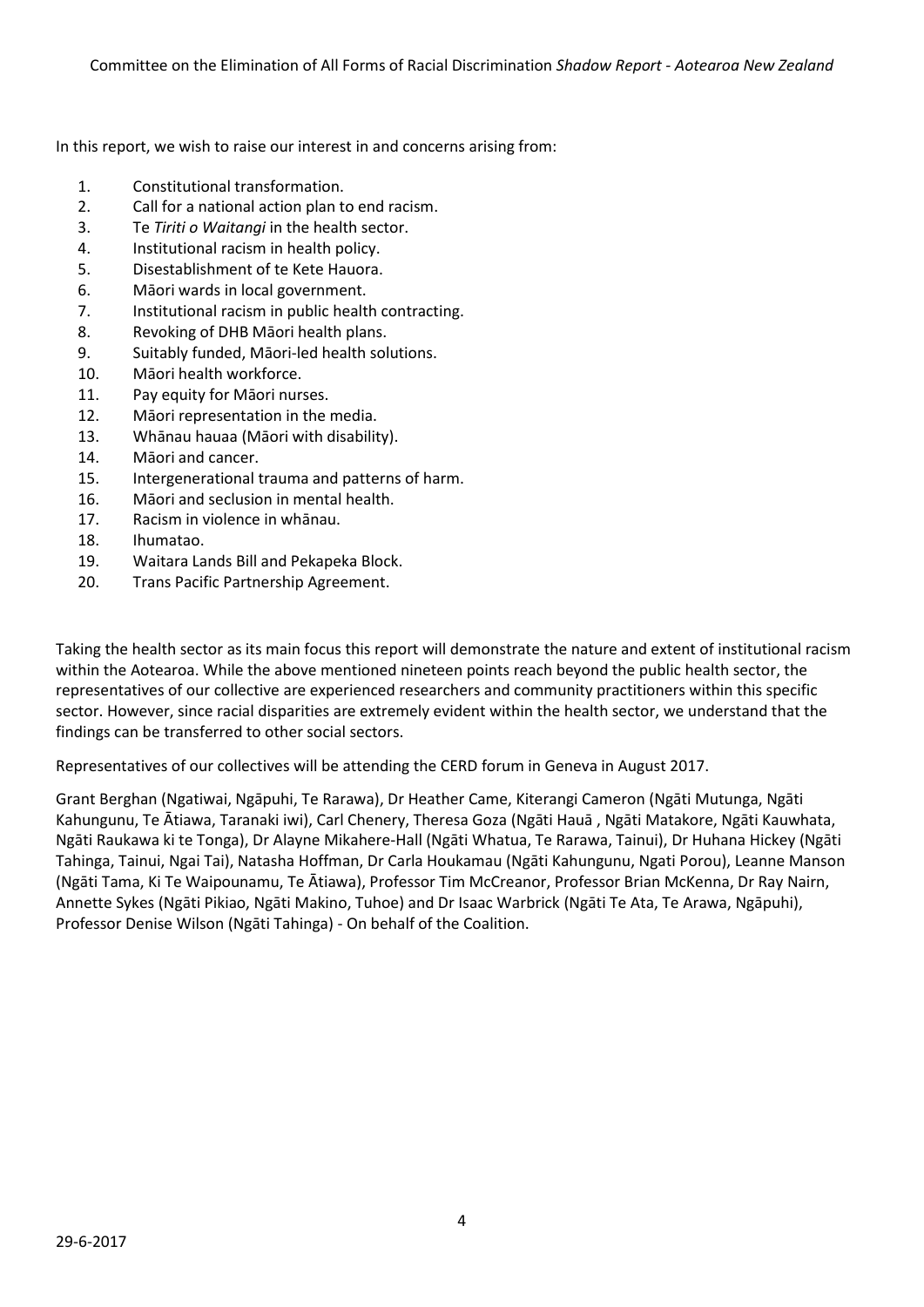# **1. Constitutional transformation**

*…indigenous rights and the role of the indigenous voice in international forums are areas where New Zealand should be leading the world. The special place [of Māori]... in our systems of governance is a foundation for our national identity and cohesion (Waitangi Tribunal, 2011, p. 690).*

The Waitangi Tribunal (2014) - a permanent independent commission of enquiry - has ruled that Māori did not cede sovereignty to the British in signing te *Tiriti o Waitangi* in 1840. The NZ constitutional arrangements, which are currently the subject of a 'constitutional conversation', are based on the false assumption of British (settler) sovereignty.

In his report on NZ, the UN Special Rapporteur, (Stavenhagen, 2006) found that the inherent traditional governance bodies of Māori were not constitutionally recognised. He recommended that te Tiriti be entrenched constitutionally, and that iwi and hapū be considered as likely units of Māori self-determination. Likewise, CERD (2013) in their concluding observations recommended the NZ government ensure the status of the *Treaty of Waitangi* be discussed in the context of constitutional reform.

The Constitutional Advisory Panel (2013) is charged with leading the constitutional conversation. Their scope of practice is restricted and problematic because it positions te Tiriti and Māori as subordinates to the current Westminster parliamentary system, and denies inherent Māori tino rangatiratanga. The Māori Iwi Leaders Forum on constitutional transformation instigated a Māori-led constitutional conversation, which has begun to articulate a Tiriti-based constitution (Matike Mai Aotearoa, 2016) with a target of implementation by 2040 (the 200<sup>th</sup> anniversary of the signing of te Tiriti)..

### *Recommendations*:

• That the government respond to the call from the Māori Iwi Leaders Forum by enacting and resourcing the recommendations of the Aotearoa Matike Mai report by 2021.

# **2. Call for a national action plan to end racism**

Despite the government's endorsement of human rights treaties and *te Tiriti o Waitangi,* racism has become a normalised part of NZ society. International and New Zealand research demonstrates the detrimental impact of discrimination and racism on physical and mental health (Paradies et al., 2015). The outcomes of racism are manifest in the significant and enduring disparities in health, economic and social well-being between Māori and non-Māori (Marriott & Sim, 2014; Robson & Harris, 2007).

A study by Houkamau, Stronge, and Sibley (2017) analysed data from a self-report questionnaire completed by 1790 Māori sampled as part of the NZ Attitudes and Values Study. Houkamau et al. (2017) used a Bayesian regression model to assess the links between perceived discrimination and fifteen social, economic and psychological indicators of well-being including respondents' healthcare access, evaluation of respondents' health, job security, self-esteem, life satisfaction and psychological distress. They found that 43% of the sample reported experience of at least some form of discrimination. Roughly a third agreed that they are discriminated against for their ethnicity. Nearly 1 in 10 reported high levels of discrimination. This is significantly higher than previous estimates (Ministry of Social Development, 2016); which may reflect rising rates of ethnic discrimination. Higher levels of perceived discrimination among Māori were associated with poorer outcomes in every measure, across multiple domains.

NZ has a generic national human rights plan and a range of ad hoc strategies and interventions that attempt to deal with inequities between population groups. *CERD 1(2) maintains state parties should pursue the end of racism through all appropriate means and without delay*. Although recommended by the World Conference against Racism, the Durban Review Conference, CERD in their concluding observations and the Human Rights Council (United Nations, 2014), NZ continues to lack a coherent national strategy to document and eliminate racism.

A national plan to appropriately document and eliminate racism would provide a focus for government and civil society action, enable progress towards the ending of racism to be monitored, and could make a contribution to honouring Treaty obligations. To this end, Came and McCreanor (2015) have developed four evidence-based pathways that could structure to a possible NZ national strategy. It is crucial to establish a mechanism for the documentation of racial and ethnic discrimination, including appropriate data on representation of indigenous and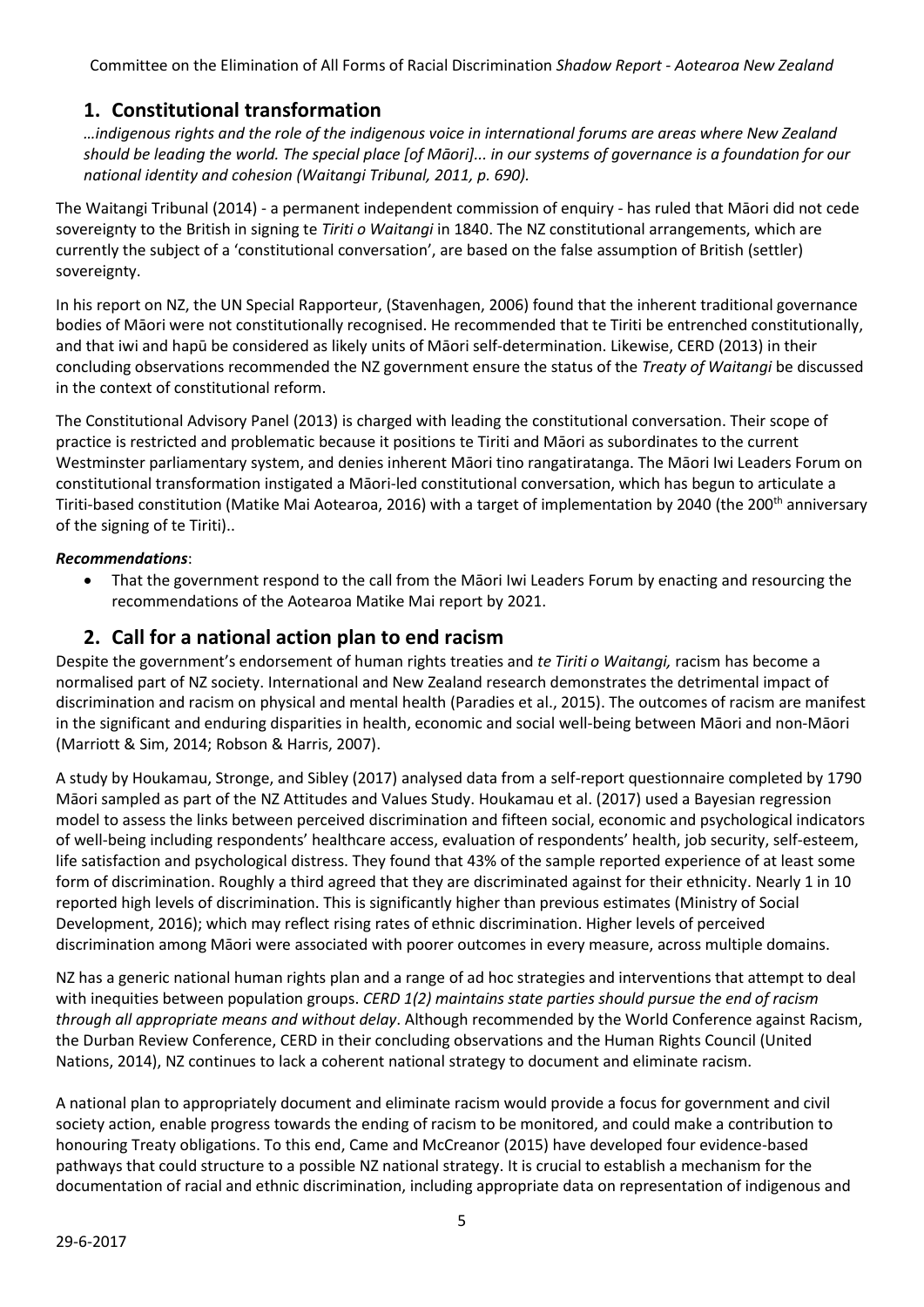ethnic groups within state institutions. To eliminate racism, Came and McCreanor suggest the following pathways i) address historical racism, ii) improve racial climate, iii) pursue equity by enacting systems change interventions in public institutions, and iv) mobilise civil society for collective impact. It is also crucial to establish mechanism for the documentation of racial and ethnic discrimination, including appropriate data on representation of indigenous and ethnic groups within state institutions.

### *Recommendations:*

- That the Human Rights Commission undertake a national-conversation about how racism manifests and how all forms of racism may be interrupted constructively when they occur.
- That the NZ government develop and invests in the implementation and evaluation of a whole-ofgovernment national action plan to eliminate racism by 31 December 2018.

# **3. Te** *Tiriti o Waitangi* **in the health sector**

*Te Tiriti o Waitangi* (1840) is the founding treaty of the colonial state of New Zealand. It was negotiated between the British Crown and Māori rangatira (chiefs) at a time of peace and Māori dominance. Te Tiriti reaffirms Māori sovereignty, guaranteed Māori the same rights and privileges as British subjects and the protection of Māori taonga (treasures) such as health (Durie, 1998).

Over the last 177 years, the settler government has consistently pursued policies and practices which have breached te Tiriti. These breaches have often been consistent with definitions of institutional racism: a pattern of behaviour with differential treatment that disadvantaged Māori while advantaging others. Such racism has taken the form of inappropriate action or inaction in the face of the health needs and aspirations of Māori.

Approximately 100 health-related deeds of claim (WAI2575) connected to Crown Ministers and/or Crown Officials' breaches of te Tiriti are currently before the Waitangi Tribunal (Isaac, 2016). Many of these claims relate to government inaction in face of systemic health inequities between Māori and non-Māori (Marriott & Sim, 2014; Robson & Harris, 2007).

The Crown needs to redress past breaches and ensure no further breaches of te Tiriti occur within the health sector. This will best be enabled through strengthening: health policy, human resource practices, and sector-wide quality assurance systems.

### *Recommendations:*

- That *te Tiriti o Waitangi* be embedded within all health policies to inform prioritisation and investment decisions.
- That human resources strategies be strengthened to ensure new Crown officials and existing staff have or are supported to develop the necessary cultural and political competencies to work with te Tiriti and in partnership with Māori.
- That quality assurance systems be re-orientated to ensure meaningful engagement with te Tiriti at all levels of the health sector by December 2018, and engagement that includes measurable outcomes for service delivery.

# **4. Institutional racism in health policy**

The process of colonisation saw the supplanting of customary Māori public health systems (Durie, 1998) with a predominately mono-cultural colonial health system (Dow, 1995). It included the outlawing of Māori practices and the marginalisation of Māori knowledge. Health policy is of strategic importance in that it determines where resources are invested and can enable or prevent health inequities. Racism in health policy compromises the right to health.

From a range of sources, including testimony from a group of Māori health leaders with over 180 years' collective experience in the sector, Came (2014) identified five modifiable sites of institutional racism within public health policy making. These sites are: i) majoritarian decision-making practices that marginalise Māori views; ii) the failure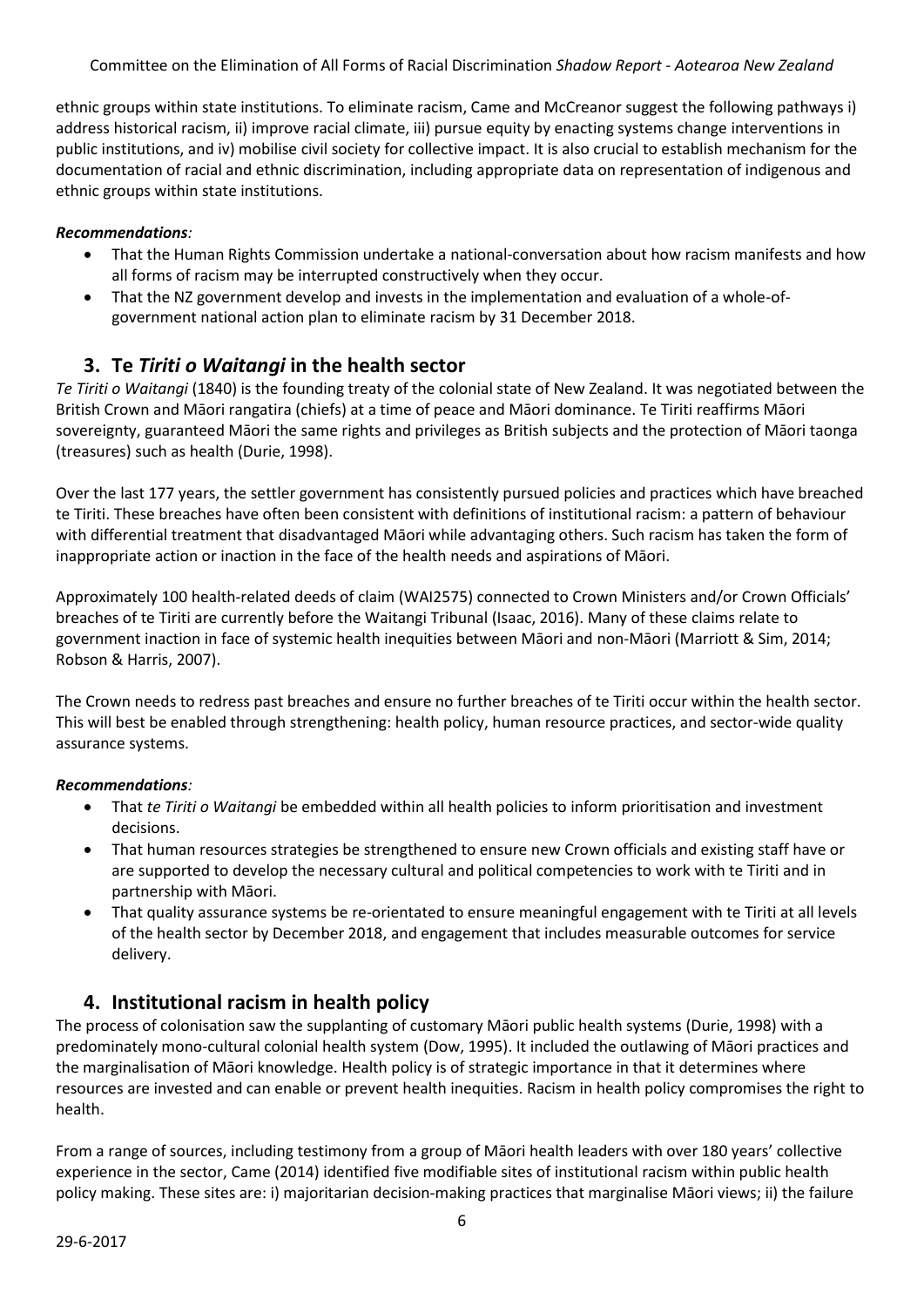to draw on Māori evidence and over-reliance on best practice evidence from the global north (with limited or no indigenous analysis); iii) deficiencies in cultural and political competencies of policy analysts; iv) flawed consultation processes and, v) organisational sign-off processes that dilute Māori content.

Collectively these findings indicate the systemic failure of quality assurance systems (Ministry of Health, 2003), existing anti-racism initiatives, and health sector leadership to detect and eliminate racism.

### *Recommendations:*

- That structural mechanisms be implemented to ensure Māori input into: i) setting health policy agendas; ii) making health investment decisions; and iii) representation on senior management teams.
- That State Services Commission establish mandatory review processes that ensure Māori evidence and cultural frameworks be cited and explicitly used to inform all health policy.
- That consultation processes and advisory group processes be strengthened to enable meaningful Māori participation and partnership particularly in areas of high health inequity.

# **5. Disestablishment of te Kete Hauora**

For decades Māori have been overrepresented in negative health statistics (Ministry of Health, 2015b). The Ministry of Health (the Ministry) has pursued the advancement of health equity and more specifically Māori health through the leadership and policy advice from te Kete Hauora (TKH) (the Māori policy unit) within the Ministry. TKH has been an important structural mechanism for Māori participation in health policy and decision-making, providing Māori health expertise and cultural input. Beyond their policy role they have also engaged in monitoring achievement of Māori health outcomes (Manchester, 2006). In March 2016 te Kete Hauora was disestablished (Ministry of Health, 2015a).

Under the new Ministry structure there is a solitary Chief Advisor Māori Health, who has denied racism within the NZ health sector (Brown, 2016). The Chief Advisor does not have a budget, or any resources to implement or support Māori initiatives. This has created structural barriers to active engagement with Māori and obstacles to the creation of measurable and achievable goals to address inequities.

In the enduring absence of health equity, Came and Tudor (2017) argue the health sector needs special structural mechanisms and remedies, such as a dedicated Māori policy team to address the complex challenges of health inequities. More investment and appropriate infrastructure in Māori health is needed, particularly within the Ministry.

#### *Recommendation:*

• That the Ministry of Health re-establish a dedicated and adequately resourced Māori health policy and research team by July 2018 with the authority to make decisions.

### **6. Māori wards in local government**

Under the *Local Government Act 2002* councils must seek meaningful engagement with Māori. These instructions are in place to help ensure that te Tiriti o Waitangi is honoured by local government. There are specific obligations on councils that are intended to facilitate participation by Māori in local authorities' decision-making processes. The *Act* charges local authorities with a clear responsibility to take an informed approach to understanding Māori community values, issues and aspirations, just as they need to understand those of other communities. Any territorial authority may resolve that the district be divided into one or more Māori wards. The *Act* outlines the process a council or community needs to go through, i.e., a council resolution and public notification.

Under existing legislation, councils can choose to establish Māori wards, however, if 5 percent of voters sign a petition opposed to such a move, the decision then goes to a binding referendum, whereas ALL other general wards are decided on by the council alone. This effectively means that a small proportion of the community can, and do, block Māori representation.

There is inconsistency across the country with councils using reference groups, memorandums of understanding, liaison committees, kaumātua (elder) forums, while some have no mechanism for Maori engagement and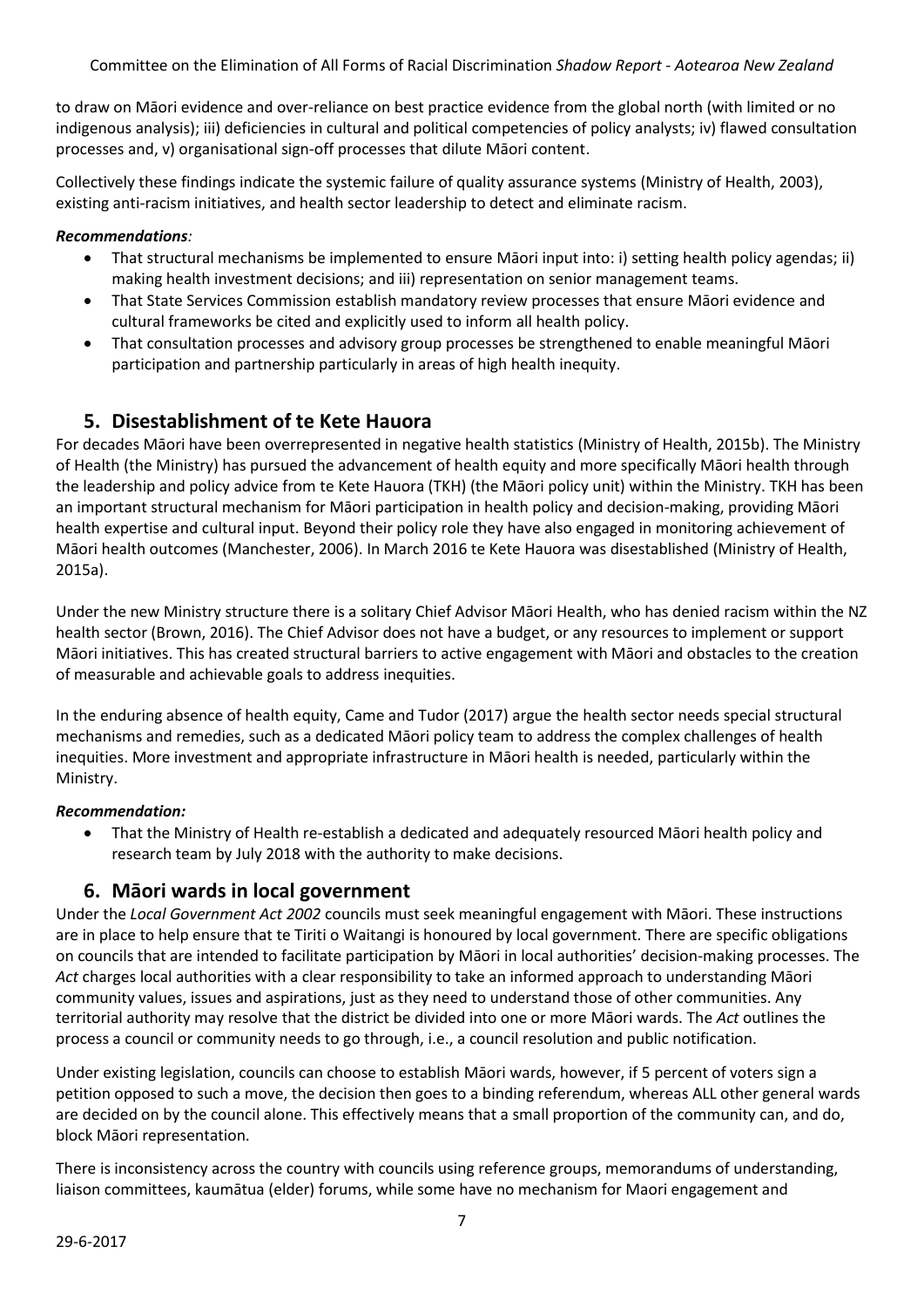participation at all. This is not equitable. The legislation is broken and legally allows for a breach of (indigenous) rights within a system that does not follow the same (legal) process for all involved. It is a divisive and racist piece of legislation by existence.

### *Recommendations:*

- That the NZ government amend the current legislation to establish mandatory Māori wards and Māori constituencies across all local authorities throughout Aotearoa by December 2018.
- That the NZ government take the time to have kanohi ki te kanohi (face to face) conversations with iwi, and more importantly hapū, about the kind of relationship they would like to see established and developed with their local authority.

# **7. Institutional racism in health contracting**

Public institutions within NZ have long been accused of mono-culturalism and institutional racism (Came, 2012; Jackson, 1988; Ministerial Advisory Committee, 1988; Walker, 1990). In NZ, generic providers (public health units, primary health organisations, and non-governmental organisations) and Māori health providers are contracted by the government to deliver public health services. The rhetoric of the NZ government procurement policy (Controller and Auditor-General, 2008) and health policy (Ministry of Health, 2016b) establishes a funding environment where all providers are theoretically treated equitably. This however is not the case.

A nation-wide survey of public health providers by Came, Doole, McKenna, and McCreanor (2017) have identified a pattern of inconsistencies in Crown (government) treatment of providers consistent with definitions of institutional racism. Quantitative data showed Māori providers were found to have: i) shorter contract timeframes; ii) higher perceived compliance costs; iii) more intense monitoring; and were iv) audited more frequently. Qualitative data showed more intense and difficult interactions between many Māori providers and their funders.

### *Recommendations:*

- That senior managers within the public sector have key performance indicators in their employment contracts to ensure they take responsibility to identify, prevent and remove institutional racism within their domains.
- That, across the health sector, the Quality Health and Safety Commission ensure quality assurance systems are strengthened to detect, prevent and minimise institutional racism, and, specifically, that funders:
	- Develop transparent criteria for the allocation of discretionary and/or one-off public health funding and publish it on-line and consistently follow it;
	- o Make the application of prioritisation guidelines mandatory for investment and disinvestment decisions and ensure Crown Officials have access to the relevant training to apply these guidelines; and
	- o Ensure a consistent approach to the allocation of costs of living and/or Forecast Funding Track across health providers.

# **8. Revoking DHB Māori health plans**

District health boards (DHBs) are regional government health providers with responsibilities around planning, funding and delivering health services. DHBs have particular legislative responsibility to reduce health inequalities and improve Māori health. Māori health plans have been widely used within the health sector as a mechanism for prioritising and monitoring Māori health outcomes. Through these plans, organisations can declare their intentions, commitments and progress towards improving Māori health against defined measures and indicators and be publicly accountable through reporting processes.

In November 2016 the requirement for DHBs to develop and report on Māori health plans was revoked and obligations to consult were downscaled (Ministry of Health, 2016a). This is a retrograde step in relation to the pursuit of health equity and Māori health (Came & Tudor, 2017). These plans and reports were a pathway for Māori input into health planning. Likewise, information from these plans was used to populate Trendly<sup>beta</sup> [\(http://www.trendly.co.nz/Home/Performance](http://www.trendly.co.nz/Home/Performance) an innovative web-based resource developed by George Grey that enabled Māori and others to monitor and bench-mark DHB performance in relation to Māori health.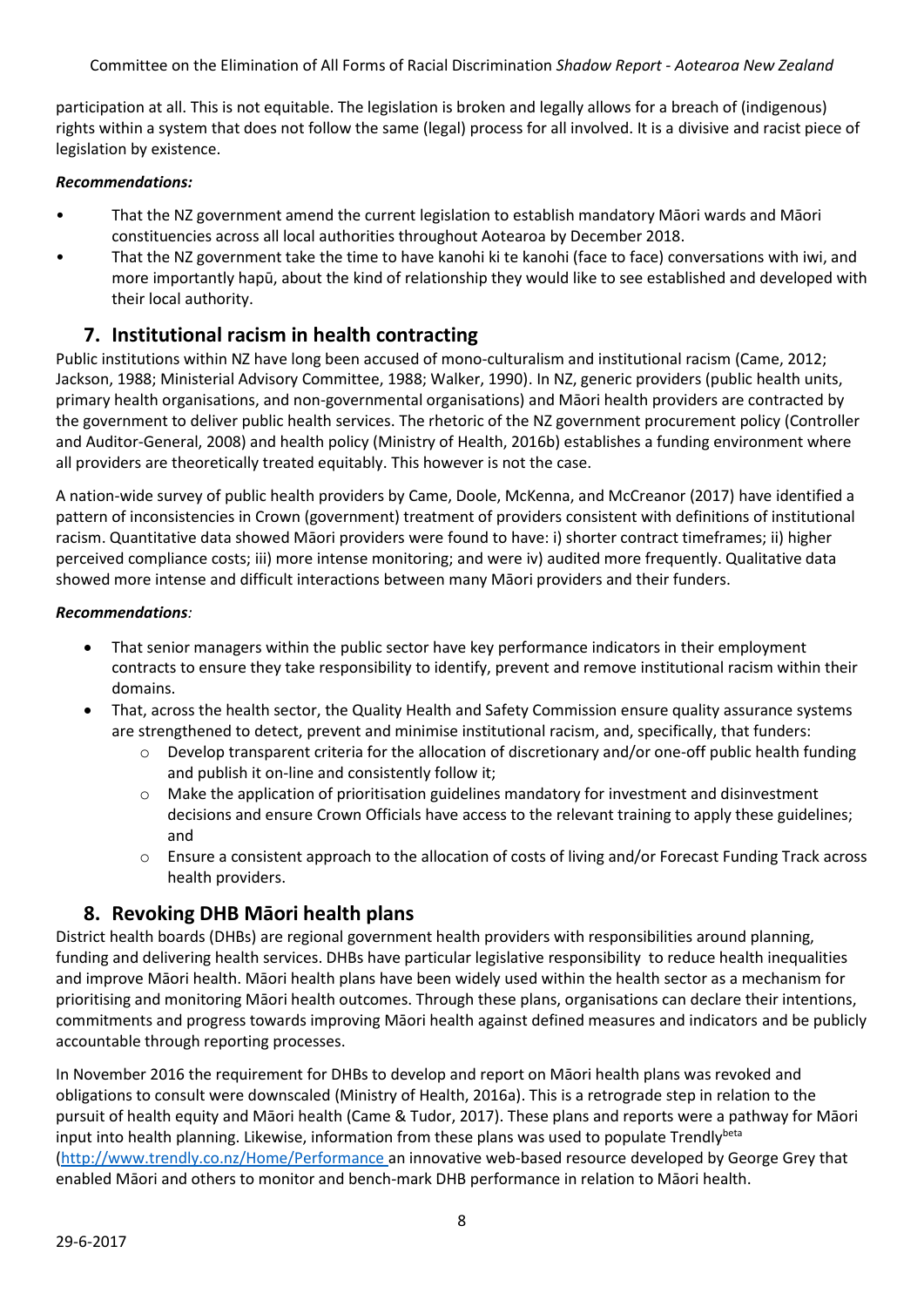### *Recommendations:*

- That mandatory Māori health plans be reinstated as mandatory by December 2017, and include penalties for non-performance or non-compliance.
- That requirements for DHBs to consult with Māori as Treaty partners be strengthened.
- That senior management teams at DHB have key performance indicators in their employment contracts in relation to Māori health which are monitored, and that these contracts include consequences for nonperformance.
- That all mainstream health providers develop, implement and report on Māori health plans by December 2017, and that the contracts with these providers including penalties for non-performance or noncompliance.

# **9. Suitably funded, Māori-led health initiatives**

Holistic Māori health models as exemplified for example in the work of (Durie, 1998, 1999) have been drawn upon and adopted into the policies of many government-led initiatives. While the acknowledgement and use of these models is a positive step toward Māori-driven solutions, the extent of the disproportionate burden of illness suffered by Māori health is not reflected in the funding allocated to Māori-led initiatives (Came, 2012).

Outcome measures in most health interventions do not align with Māori worldviews and values, particularly measures pertaining to nutrition, physical activity, and other 'physical' health interventions. For instance, the core focus of government-focused healthy lifestyle programmes is, frequently, weight loss and progress in clinical blood markers such as glycated haemoglobin (HbA1c) or cholesterol, rather than Māori-centred measures. While Māori may benefit from reductions in weight and improvements in blood markers, the outcome measures and assessment tools that are used reflect government priorities rather than Māori values – a perspective that suggests that those values, or, at least, those that don't align with the dominant discourse, are not a priority.

While culturally-driven initiatives will resonate better with Māori (Ratima, Durie, & Hond, 2015), the support of such initiatives is a step toward realigning health services to improve health outcomes. Dr Ihirangi Heke (n.d.) recently developed the *Atua Matua Māori* health framework which, next to other emerging approaches based on mātauranga (Māori knowledge), highlights a Māori-led approach to health. That is a shift from clinical outcomes, to health initiatives driven by and assessed according to whakapapa (genealogy and links to people and land) and mātauranga Māori. The cultural relevance of health initiatives targeting Māori would be enhanced if the outcome measures used reflected Māori values and views on health.

### *Recommendations:*

- That the Ministry and other health funders fund Māori-led health interventions at a rate which better matches the disproportionate burden of illness experienced by Māori.
- That the Ministry and other health funders fund interventions that use outcome measures based on the values of Māori and more specifically the iwi (tribe) in the region they serve.

# **10.Māori health workforce**

Employment for Māori is important for whānau to achieve their aspirations, and is a critical determinant of health. In 2016,(Statistics New Zealand) some 57.5% of Māori in the working-age population were employed (i.e. paid to work one or more hours per week) (Statistics New Zealand, 2016). The health sector is a major employer of workers and Māori are high-users of the health system. The Human Rights Commission (2011) indicated that in health another form of structural discrimination is the under representation of Māori in the health workforce.

Russell, Smiler and Stacey (2013) make a compelling argument that matching the demographics of the workforce to the demographics of the population, improves health outcomes and access to services for Māori. Curtis, Wikaire, Stokes, and Reid (2012) concur that a matched workforce can enable access to culturally appropriate health services for all health consumers and is a critical step in addressing health inequities.

Currently, Māori form 15% of the population (Statistics New Zealand, 2016b) and Māori nurses make up only 7% of the nursing workforce (Nursing Council of New Zealand, 2015). Health Workforce New Zealand (Ministry of Health,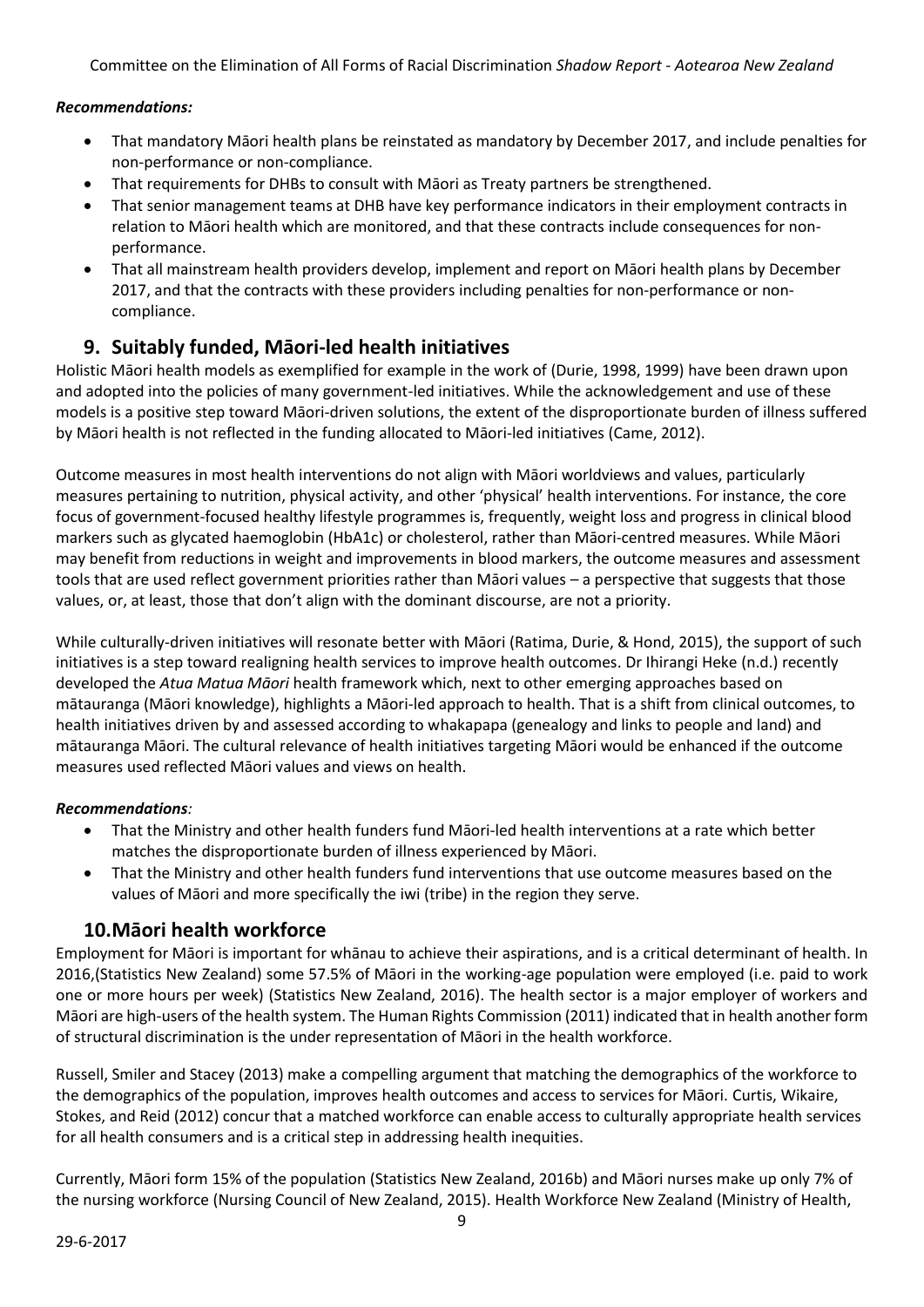2017) have predicted that, in order to match the nursing workforce to the ageing population, will, by 2028, require an additional 10,209 Māori nurses. There are currently issues around the recruitment of Māori students into nursing programmes, retention of students within and the successful completion of such programmes (Foxall, 2013). Māori new graduates are also consistently reporting difficulties in securing professional roles. More senior Māori staff report issues around progression, promotion and accessing workforce development opportunities.

The Ministry of Health (2008) have identified a number of upstream and downstream determinants of Māori participation in the health workforce. These include healthy work environments, affordability of tertiary education, and institutional racism. Research (Navigate, 2002)commissioned by the Ministry around the retention of Māori staff within their own organisation identified staff felt culturally compromised at work, and they recommended actions be taken to normalise being "Māori" within the Ministry (Navigate, 2002).

### *Recommendations:*

- That an overarching Māori health workforce strategy be developed for regulated and unregulated workforce utilising a systems approach, looking at the determinants of Māori participation in the health workforce, including institutional racism.
- That the Ministry of Health establish a single repository for Māori health workforce data to enable monitoring.

# **11.Pay equity for Māori Nurses**

Māori whānau often have complex health needs and experience considerable socio-economic disadvantage. Successful relationships and outcomes require tailored interventions from health practitioners skilled in western medicine and te Ao Māori. Māori nurses are critical to successful Māori outcomes for whānau (families), hapū (sub tribe) and iwi (tribe) and are named as key stakeholders in much contemporary health policy (Ministry of Health, 2016b).

Significant pay disparities, of up to approximately 25% (Human Rights Commission, 2011) exist for kaimahi (workers) who work in Māori and iwi providers when contrasted with other parts of the health sector. These pay disparities are acknowledged by the Minister of Health (Coleman, 2016) and occur even in cases where staff have the same qualifications, and occur despite the International Labour Organisation *169 article 20, section 2* which states that 'Governments shall do everything possible to prevent any discrimination between workers and (b) equal remuneration for work of equal value'.

Pay disparities seem to be the unintended consequence of how the government currently funds healthcare, which fails to address the differences in infrastructure investment required for Māori versus other larger health providers. (Also see section 7). Contracts awarded to Māori providers do not allow for pay equity nor recognition of the dual competencies of many Māori nurses.

For some years, through correspondence with the Ministry of Health, through select committees, and successive Ministers of Health, Te Rūnanga and the NZNO have lobbied for structural discrimination, as manifested in pay disparities to be urgently addressed. They have also previously raised this issue at the United Nations. There is still no movement on the longstanding pay parity campaign *Te Rau Kōkiri*. Each year this issue remains unresolved. Māori whānau continue to receive less income than the families of nurses working within DHBs and other parts of the health sector.

Entrenched pay inequities are now affecting the retention and recruitment of nurses into Māori health. Māori nurses are vital for the future health and wellbeing of whānau, hapū and iwi and, given demographic prediction, the NZ population as a whole. Action is required to develop a Māori nursing workforce strategy with further investment, resourcing and vision to achieve this goal.

#### *Recommendations:*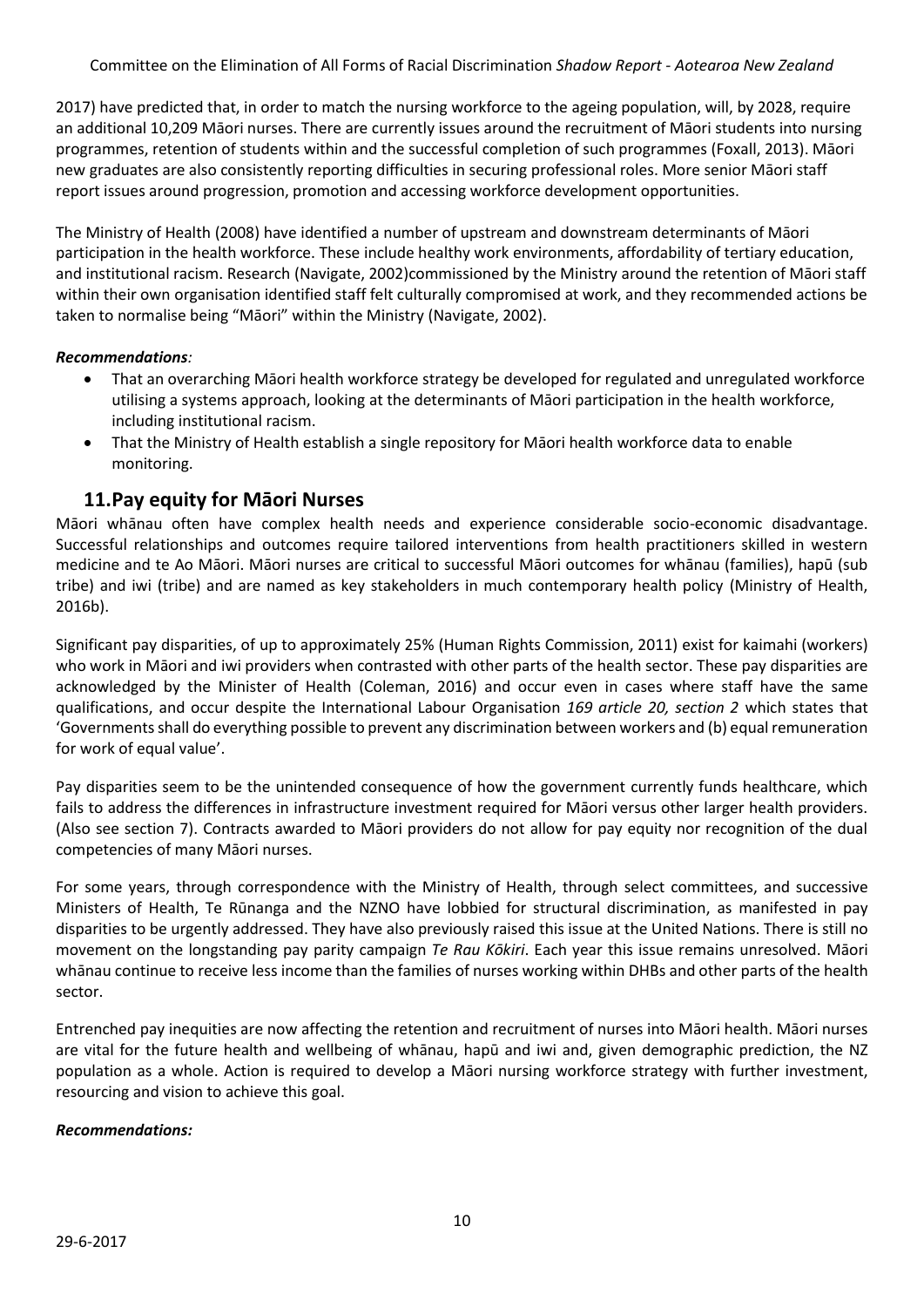- That urgent action and leadership be taken by the Minister of Health and/or the Ministry of Health to reconfigure contracting and funding processes to ensure pay parity for nurses working in Māori and iwi health providers and elsewhere in the health sector,
- That the NZ government develop, fund and resource a comprehensive Māori nursing workforce development strategy by December 2018.

# **12.Māori representation in the media**

The UN Special Rapporteur (Stavenhagen, 2006) identified the existence of systematic negative descriptions of Māori in New Zealand media. Biased portrayals are created both by the choice of negative events as 'news' and by the depictions of the actors in those events. Research published since 2006 confirms that New Zealand media are still representing Māori people negatively. News items in which Māori, especially Māori men, harmed children provided the majority of items involving Māori broadcast in English-language news programmes despite a range of other stories being available (Nairn et al., 2012). Studies have shown that Māori perspectives on events are unlikely to be provided by authorised speakers from concerned hapū and iwi (Rankine, Moewaka Barnes, McCreanor, Borell, & Gregory, 2014).

Other researchers have shown that, while statements by Māori speakers are often 'balanced' by comments of non-Māori speakers, the reverse is rarely true (Barclay & Liu, 2003; Hodgetts, Masters, & Robertson, 2004). Several studies have identified how pressures on Māori to assimilate into 'a common culture' appear in news, commentary, and sports reporting (McCreanor, Rankin, & Moewaka Barnes, 2010; Phelan, 2009; Phelan & Shearer, 2009).

This steady flow of negativity affects non-Māori New Zealanders causing them to fear and resent Māori (Gregory et al., 2011; Moewaka Barnes et al., 2012). This is particularly problematic for Māori who have to live with anger, criticism, and sniping from workmates, acquaintances, and opinion leaders that erodes their health and wellbeing (Moewaka Barnes, Taiapa, Borell, & McCreanor, 2013).

### *Recommendations:*

- That the NZ government critically monitor its own corporate and policy communication to minimise anti-Māori themes.
- That the NZ government invest in anti-racism interventions challenging societal racism in television, radio, print and social media.

### **13.Whānau Hauaa**

Approximately 1 in 3 Māori in New Zealand are whānau hauaa (or Māori with disability). Whānau hauaa are disproportionally represented in negative health and social outcomes (Ministry of Health, 2015b). The average income of whānau hauaa is less than \$16,000 annually compared with \$25,000 for all New Zealanders (Statistics New Zealand, 2014). Data is not readily available in relation to health and social outcomes particularly in relation to whānau hauaa. This lack of data compromises the responsiveness of policy and the purchasing of health services.

Accessible housing options remain a significant issue for whānau hauaa. Due to the lack of modified state houses and affordable and accessible rental properties some whānau hauaa are placed in rest homes intended to serve old people.

Emerging research by Huhana Hickey (Under review) shows there are significant barriers to whānau hauaa accessing basic health care and disability services. These barriers include institutional racism, lack of connection and engagement, transport, treatment and prescription costs, lack of cultural expertise, physical structure of buildings, childcare issues, and lack of access to tri-lingual (Māori, English, sign) interpreters.

Despite being a signatory to the *International Convention on the Rights of Persons with Disabilities* (UN, 2008) and the *Declaration on the Rights of Indigenous Peoples* (UN, 2007), the New Zealand government has not substantially addressed any part of the convention as it relates to indigenous peoples with disabilities. In the recent supreme court case Atkinson vs Ministry of Health (2012) , the government has significantly excluded whānau members from within the household being paid as carers (with a handful of exceptions). Culturally it is important for Māori to practice manaakitanga (support and care) and care for their own whenever possible through whanaungatanga (active family relationships).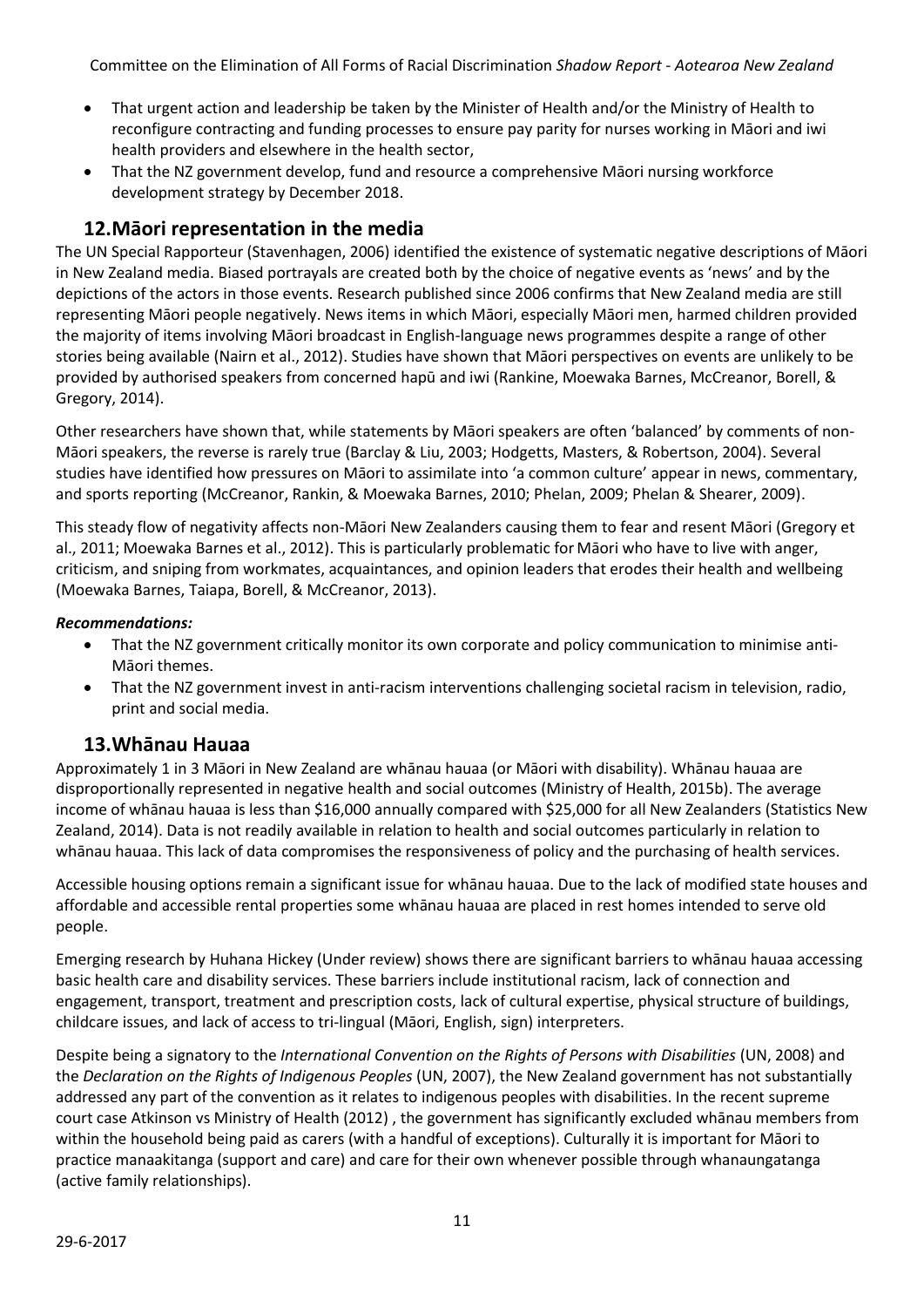### *Recommendations:*

- That the NZ government ensure consistent whānau hauaa representation in decision-making roles and forums internationally and in relation to domestic disability sector planning, policy making, service delivery and evaluation.
- That the NZ government commission a regular disability census every five years with over recruitment of whānau hauaa to enable the identification of health needs and aspirations to inform policy work in this domain.
- That NZ government policy be changed to enable Māori to be paid carers for their whānau members.
- That the NZ government develop an implementation plan to fulfil their obligations in relation to *UNCRPD* and *UNDRIP* by 31 December 2018.

### **14.Māori and cancer**

Cancer is a significant public health issue in New Zealand. Of particular concern is the sustained, disproportionate and unjust burden of this disease on Māori (Robson, Purdie, & Cormack, 2006). The NZ health system is more likely to fail Māori across multiple points and levels of the cancer continuum and the foundation of bio-western idealogies has manifested sustained privilege for non-Māori adults for decades (Cormack, Robson, Purdie , Ratima, & Brown, 2005; Hill et al., 2010).

Cancer survival has multiple complex drivers, the most important of which are level of co-morbidity and stage of diagnosis however the stark and ongoing ethnic inequities are indicative of health system privileges and health system failures (Signal, 2016). Total cancer incidence is around 20% higher in Māori compared with non-Māori New Zealanders while mortality is almost twice as high (Robson, Purdie, & Cormack, 2006).

The manifestations of structural disadvantage are not necessarily limited to any one step in the cancer journey but, rather, are small, incremental and accumulating (Hill, Safarti, Robson, & Blakely, 2013). Differential access to primary care, screening and quality treatment for Māori can be seen within different regions and over most cancer types. This indicates institutional racism exists within the NZ health care system (Signal, 2016).

The prevalence of institutional racism can also be seen in cancer risk-reducing strategies. Māori communities are saturated with modifiable ill-health determinants including socio-economic disadvantage, overcrowding, lower education levels, mental health challenges and commercially driven carcinogens such as tobacco, alcohol and unhealthy food. There is increasing excess incidence and mortality in several obesity related cancers (Teng et al., 2016) so the emerging role of commercial determinants and their operation within the trade and political economy need critical analysis (Kickbusch, Allen, & Franz, 2016).

Māori do not live within bio-western paradigms so the ongoing colonial narrative that dominates the cancer continuum requires urgent realignment. The impact of racism in cancer doesn't just insult Māori bodies, it assaults mana, wairua, mauri and whakapapa (Goza, 2017). The decolonisation of the cancer continuum is a rights based assertion that demands equality for Māori bodies, spirits and minds both individually and collectively.

#### *Recommendations*

- That funding be made available to establish a specialised Māori Centre for Research Excellence across the cancer continuum.
- The the NZ government develops and invests in the implementation and evaluation of a whole-ofgovernment national action plan to address the commercial determinants of health by 31 December 2018.

### **15.Intergenerational trauma and patterns of harm**

The racist processes of colonisation have had and continue to have a profound intergenerational impact on Māori. Māori commentators have argued that experiences of successive and continued systematic and prejudicial legislation have had detrimental consequences for Māori across a number of intersecting determinants of health which include economic, political, social, and educational sectors (Mikaere, 2011; Taonui, 2010). The transmission of intergenerational trauma is associated with negative historical events where Brave Heart (2003) defines historical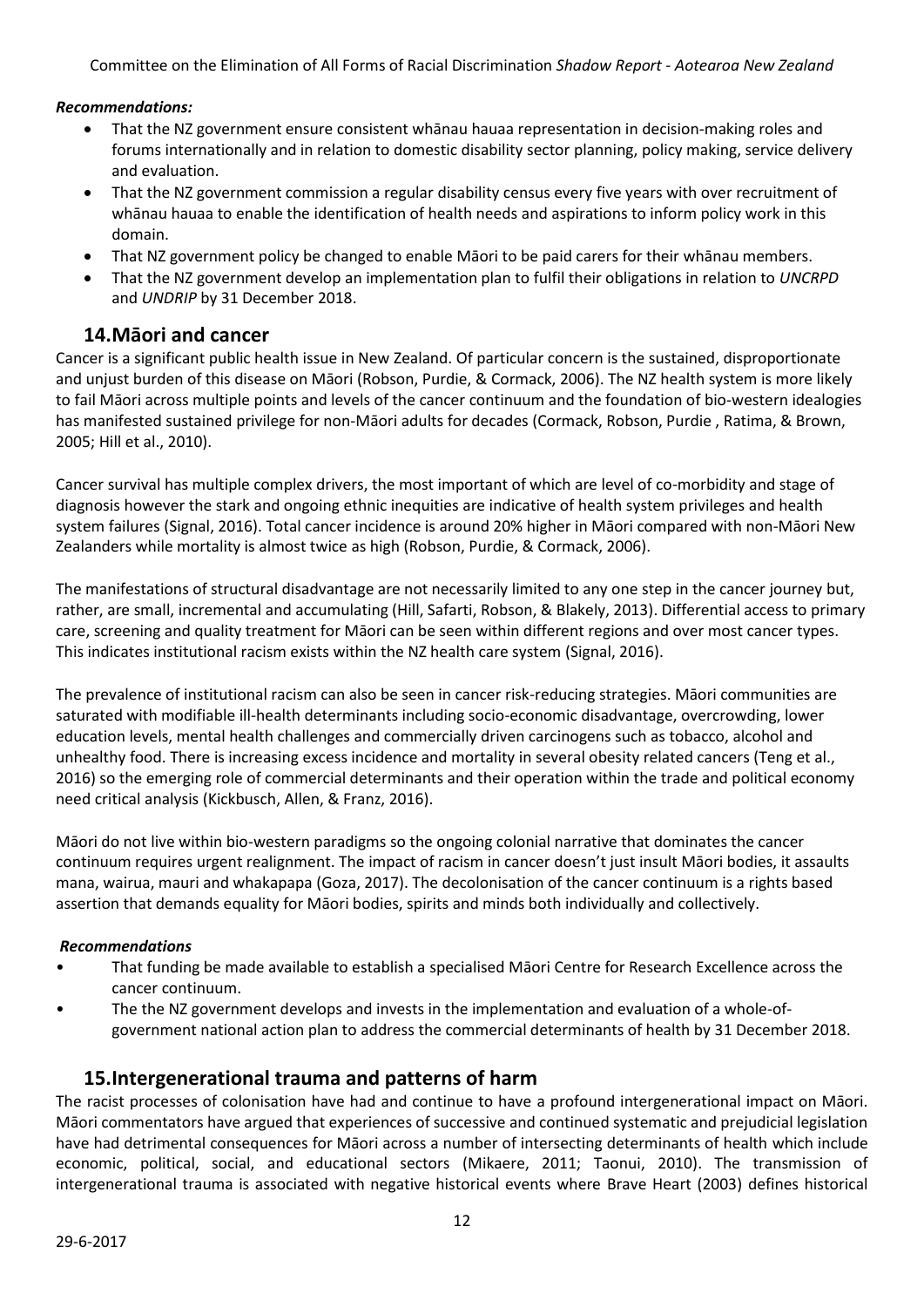trauma as the "cumulative emotional and psychological wounding, over the lifespan and across generations, emanating from massive group trauma experiences" (p. 7).

Chronic exposure to unresolved trauma and stressful events across generations have exacerbated perpetration, victimisation, re-victimisation and emotion-focused coping methods such as problems with alcohol and substance abuse creating cycles of intergenerational abuse, trauma and patterns of harm. Māori men, women and children are negatively overrepresented in our suicide and mental health statistics, justice system, child welfare systems and family violence statistics where connections between addiction difficulties and adverse childhood experiences have been recognised (Family Violence Death Review Committee, 2016; Lawson-Te Aho, 2016; Mikahere-Hall, 2016)

Navigating through the accumulated effects of colonisation and racial prejudice is a collective experience for Māori with long and enduring psychological, emotional, social and spiritual effects. These effects remain unresolved and embedded in many whānau systems where intergenerational patterns of trauma persist culminating in whakapapa (layered-generational) trauma (Hall, 2016; Mikahere-Hall, 2016) due to inadequate interventions and responses from successive governments.

The western health system has failed to respond adequately to Māori suffering. Failing to act has led to the continued perpetuation of trauma where offender/victim cycles are left destined to repeat themselves. The failure to provide adequate care is a clear breach of *CERD.* Calls for government action are now urgent (Libesman, 2007). The government needs to invest in Māori-led solutions to disrupt intergenerational trauma, violence and patterns of dysfunction and support indigenous solution-oriented approaches (Kruger et al., 2004).

### *Recommendations:*

- That the NZ government invest in a whole-of-government long-term intergenerational action plan to address and eliminate intergenerational and unresolved Māori trauma by 31 December 2018.
- That the NZ government remove opportunities for intergenerational trauma and patterns of harm to occur by addressing economic and social disparities experienced by Māori whānau, which currently exacerbate high rates of Māori impoverishment and inter-personal whānau dysfunction.
- That the NZ government remove the systemic barriers that perpetuate cycles of intergenerational trauma and entrapment by responding positively to Māori suffering and Māori led solutions & evaluation initiatives.

### **16.Māori and seclusion in mental health**

When mental health service users are perceived to be mentally unwell and pose a threat to the safety of themselves and/or others, they may be required to engage in legally-mandated compulsory assessment and treatment, irrespective of their wishes. In New Zealand, Māori are 3.6 times more likely than non-Māori to be subject to a community treatment order under the *Mental Health Act 1992*, and 3.3 times more likely to be subject to inpatient treatment orders (2015 figures). The reasons for the high rate of Māori subject to compulsory treatment orders are complex. However qualitative research has indicated that Maori under compulsory assessment and treatment find this experience discriminatory, restrictive and disempowering (Ministry of Health, 2016c).

The use of 'seclusion' (shutting people in a room they cannot get out of) is legally mandated under compulsory assessment and treatment, as a last resort, when people pose as a threat to themselves or others. There is an international drive to reduce and, in some cases, eliminate the use of this practice. Seclusion is a potentially coercive violation of service users' human rights and there is substantial evidence that its use has negative consequences for service users, their families, and clinicians. Its use compromises the therapeutic relationship, causes physical harm, can be experienced as traumatic events, and may recapitulate previous experiences of trauma.

In 2015, Māori were almost five times more likely to be secluded in adult inpatient services than non-Māori. Māori were secluded at a rate of 89 people per 100,000 population, and non-Māori at a rate of 18 people per 100,000 (Ministry of Health, 2016c). It has been suggested that ethnic or racial stereotyping of service users by healthcare workers may influence the use of coercive measures such as seclusion and that research investigating the role of service-provider level factors in this regard is required (McLeod, 2017).

#### *Recommendations:*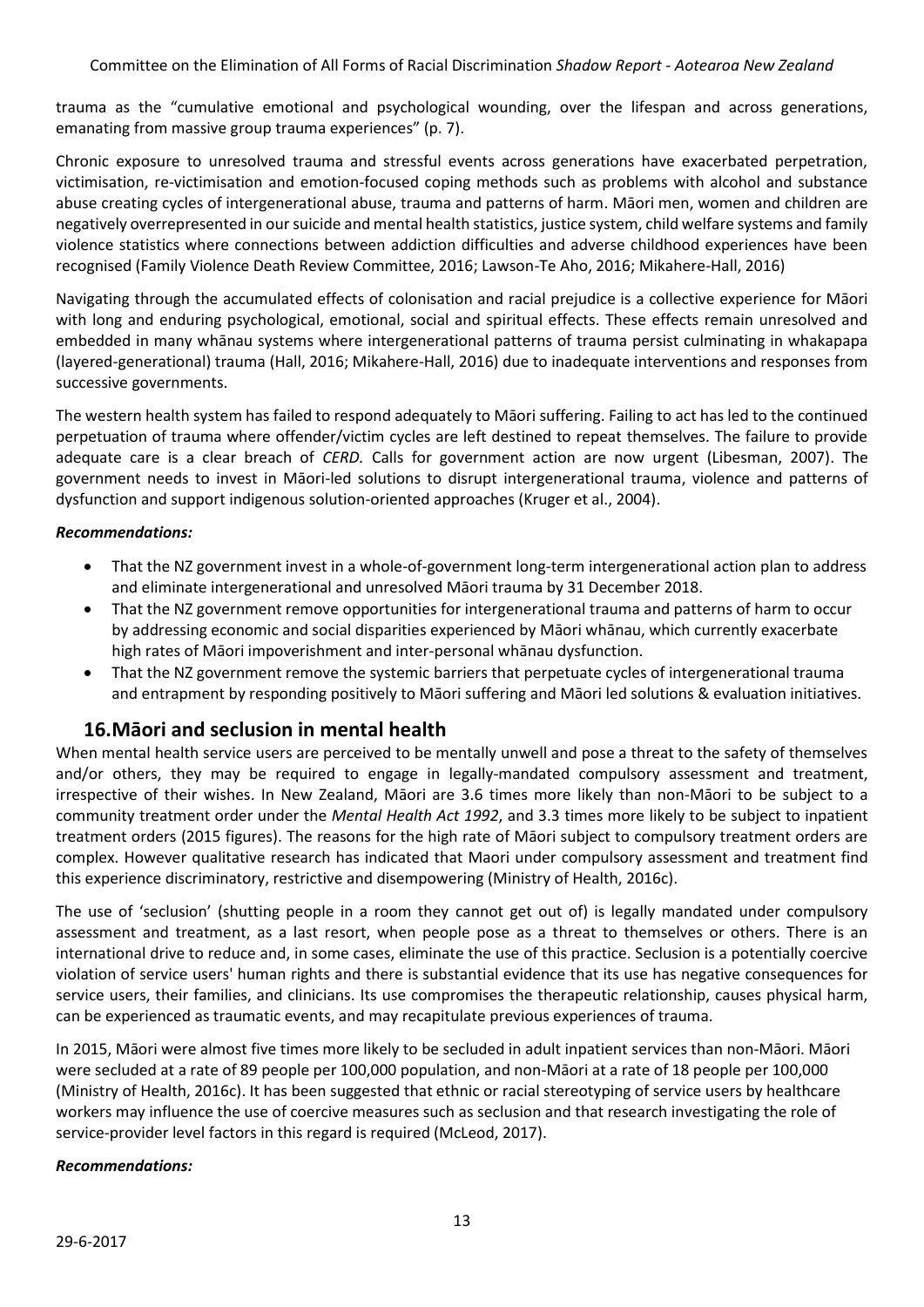- That the Ministry of Health develop and invest in the implementation and evaluation of an action plan to improve Māori experiences of compulsory assessment and treatment, that includes:
	- o an holistic approach to service provision, and
	- $\circ$  the provision of care and treatment in alternative, less restrictive environments.
- That the Ministry of Health ensure representation of Māori with lived experience of mental health care in advocacy, leadership, policy-making and decision-making positions within the mental health sector.

# **17.Racism in Violence in Whānau**

Māori women and children are at higher risk of death and serious harm as the result of violence in their whānau, with Māori men over-represented as perpetrators of violence. Unrecognised violence and the subsequent trauma tamariki (childen) acquire becomes an incubator for violence perpetration and victimisation in their adulthood (Family Violence Death Review Committee, 2014; Wilson, 2016)

Violence within whānau (extended families) is destructive, resulting in long-term physical, psychological and social harm (Lamers-Winkelman, 2012; Sugg, 2015; Wilson, 2016). For Māori, violence within their whānau is more than a power and control issue. It involves complex contexts that includes the effects of colonisation, historical trauma, disconnection from their cultural identity and cultural practices, and contemporary disadvantage (Family Violence Death Review Committee, 2016).

Māori women and men face multiple forms of other oppression, including structural and interpersonal racism when seeking help from government services. Ongoing racism Māori encounter is a deterrent to obtaining needed assistance to address the violence. It also contributes to service cultures and providers' practices based on unhelpful and unsubstantiated stereotypes and judgments that results in unmet need for Māori women trying to get help to protect themselves and their children (Family Violence Death Review Committee, 2014).

The failure of government services to respond to Māori women, children and men seeking help with the violence they live with perpetuates the risk women and children live with and the ongoing exposure of children to violence and the transmission of violence across the generations.

### *Recommendation:*

• The NZ government develop strategies to address the interpersonal and structural racisim within its health and social services that impede Māori obtaining the help and resources needed to eliminate the violence they experience.

### **18.Ihumātao**

Recently, the New Zealand Government has supported the plans of trans-national corporation Fletcher Residential Limited to build high-priced dwellings on stolen land at Ihumātao, South Auckland. The Government used the discriminatory provisions of the *Housing Accords and Special Housing Areas Act 2013* to establish Special Housing Area 62 (SHA62) on this land.

Despite the strenuous opposition of mana whenua, descendants of the colonist landowners have used the profoundly pro-development provisions of the *Special Housing Area (SHA) Act 2013* to have Puketapapa designated for urban development in 2014. The *Act* fast tracks development of land for building of houses, minimising the rights of indigenous peoples to object, negotiate or disrupt any development proposed under its provisions.

The repeated failures of bureaucratic and political authorities to acknowledge the issues at Ihumātao have left mana whenua with no other option but to resist and oppose the development through peaceful, non-violent, and direct action till all legal and political means available are exhausted. There are multiple strands to mana whenua objections to the proposed development including erosion of cultural/spiritual values, identity damage, economic harms, loss of heritage landscapes and reduction in urban open space. The case is of considerable urgency as the developer Fletcher Residential Ltd has now purchased the property and obtained most of the necessary legal consents to proceed.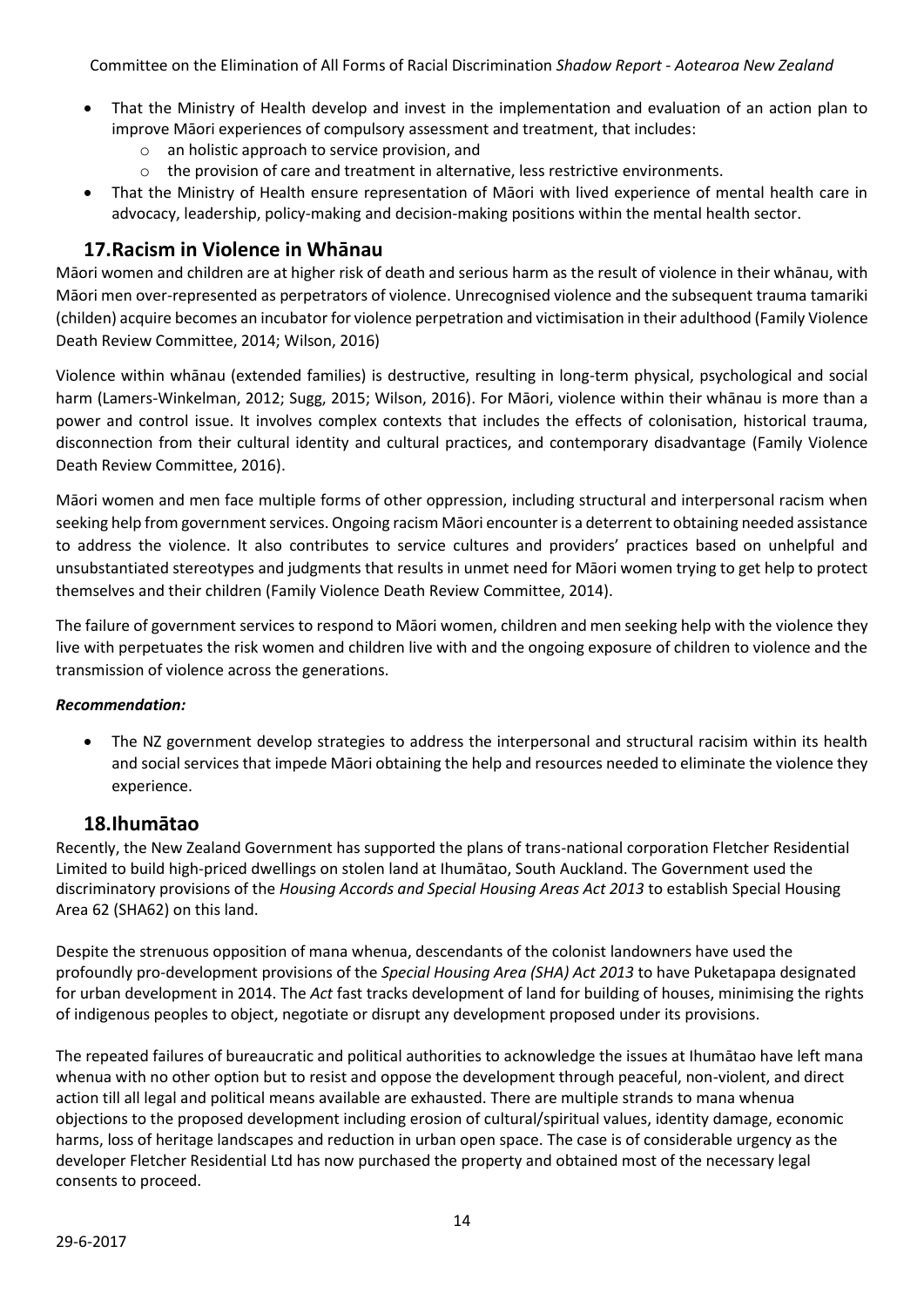The issues surrounding SHA62 were presented at the Permanent Forum on Indigenous Issues in New York in May 2017. Highlighted were a number of grievous breaches against the *Declaration of the Rights of Indigenous Peoples* (UN, 2007). We further argue that despite the claims to the contrary by the New Zealand Government and Auckland Council, there are manifest transgressions against te *Tiriti o Waitangi*, the *International Convention on the Elimination of all Forms of Racial Discrimination* (UN, 1966) (especially General recommendation 23) and the *Universal Declaration on Human Rights* (UN, 1948). It is these breaches that we request that the Committee address in order to uphold our rights as tangata whenua.

### **Recommendations:**

- That the NZ Minister of Housing exercise their discretion under the Housing Accords and Special Housing Areas Act 2013 to revoke the provisions made for SHA 62.
- That the NZ Government and other responsible authorities support mana whenua to establish a sustainable future for the confiscated land.

# **19.Waitara Lands Bill and Pekapeka Block**

The Waitara Lands including the Pekapeka Block were confiscated by the Crown at the start of the New Zealand Land Wars in Taranaki (1860-1863). In 2017, the New Plymouth District Council (NPDC) (Waitara Lands) Bill is currently before the NZ Parliament. This Bill seeks to freehold/sell the lands rather than return them to the original owners, of the Waitara hapū of Manukorihi and Ōtaraua from whom it was stolen.

Institutional racism, the pattern of political institutions giving negative treatment to Māori in relation to their lands, has occurred despite clear recognition by multiple government agencies across generations of the injustice. Governor George Grey acknowledged the injustice as early as 1863. The Government-appointed Sim Commission in 1927 confirmed this view. The Waitangi Tribunal in 1986 said so again. At the recent Māori Affairs Select Committee Hearing in Waitara, held at Owae Marae on February 18th, the Chair, Chester Burrows, said to the whole hearing that the injustice was not in dispute, and the NPDC Mayor and Taranaki Regional Council Chair both agreed.

This current proposed legislation continues a pattern of institutional racism. However, both the current NZ government and the NPDC have the opportunity to discontinue this pattern by returning the lands to the Waitara hapū of Ōtaraua and Manukorihi. This would involve both the government and the NPDC taking responsibility, and acknowledging their historic and present day responsibility for maintaining this injustice.

### *Recommendation:*

• That a full provenance is undertaken of the Waitara Lands, and the lands returned to the Waitara hapū of Manukorihi and Ōtaraua by December 2018.

# **20.Trans Pacific Partnership Agreement**

This Agreement (TTPA) is a trade agreement between twelve countries within the Pacific region designed to facilitate free trade. A number of esteemed elders and practitioners in the field of health and traditional rongoa (medicine) practices were part of a group that initiated WAI 2522 (Reid et al., 2015) – a claim to the Waitangi Tribunal. They called for an urgent inquiry into the Crown's actions concerning the TTPA.

The claimants sought amongst other matters the recognition and protection for mātauranga (knowledge) Māori and rights in respect of indigenous flora and fauna. The claim fundamentally called into question not just the adequacy of the protections given by the intellectual property regime, the protected objects regime, aspects of the education system, the environmental decision-making regime and those parts of the health system that involved rongoa, but also challenged the wider decision-making processes of the Crown, including the way in which the Crown negotiates international instruments on behalf of Aotearoa. The Tribunal's recommendations for changes to the Treaty-making process have not been implemented.

The Waitangi Tribunal (2016) report which, in the truncated urgency process, excluded claimants' concerns over the obligation to accede to the *International Convention for the Protection of New Varieties of Plants (ICPNVP)* (UN, 1961), with respect to intellectual property. While the Tribunal found the exception clause was likely to 'provide a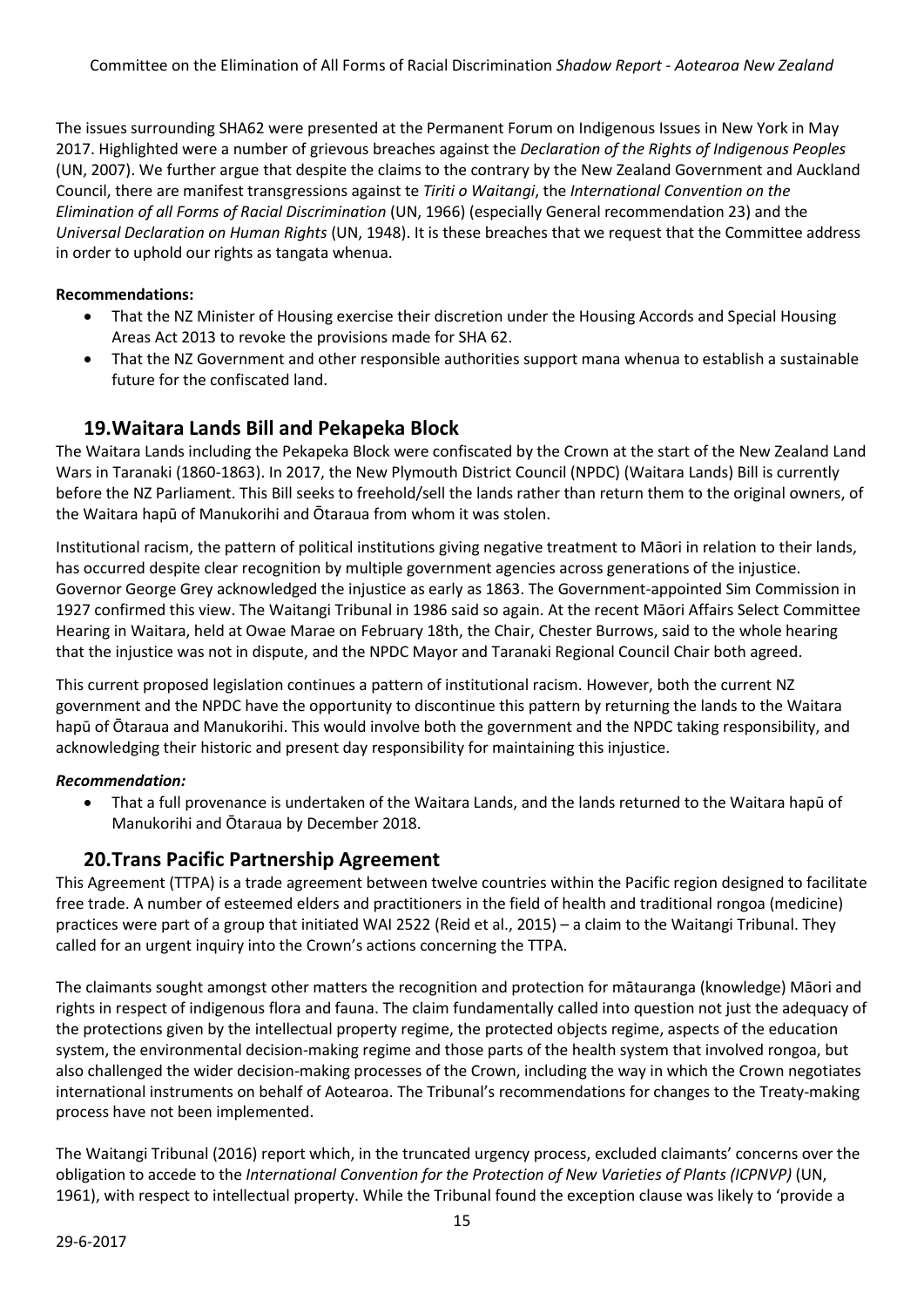reasonable degree of protection to Māori interests' in relation to the matters it addressed, the Tribunal did not accept the Crown's claim that nothing in the TPPA will prevent the Crown from meeting its Treaty obligations to Māori. Rather, the full constitutional reach of the Treaty relationship may not be as clearly protected and preserved under the TPPA as it ought to be.

As a number of courts and tribunals before us have noted, the Treaty relationship is not static; it is a relationship akin to a partnership, the precise terms of which are still being worked out. The Tribunal considered that the Treaty exception clause as presently structured may not encompass the full extent of the Treaty relationship, The government has failed to disclose any details over the TTPA, particularly the rights of foreign investors to bring claims against the NZ Government which may have negative effects on the Crown's willingness or ability to meet particular Treaty obligations in the future or to adopt or pursue otherwise Treaty-consistent measures.

Since the findings of the Tribunal further work has commenced by the claimants on the second key focus of the urgent hearing, the claimants' concerns over the obligation to accede to the *ICPNV* intellectual property and access to affordable medicines. After over 30 years of placing these matters squarely before the NZ government, the government is still floundering to find a way that gives protection to the rights of Māori to access their traditional medicines and to protect those medicines from exploitation consistent with its extant international obligations.

### *Recommendation:*

• That the NZ government establish a mechanism to ensure Māori interests as Treaty partners are protected within all Treaty negotiations.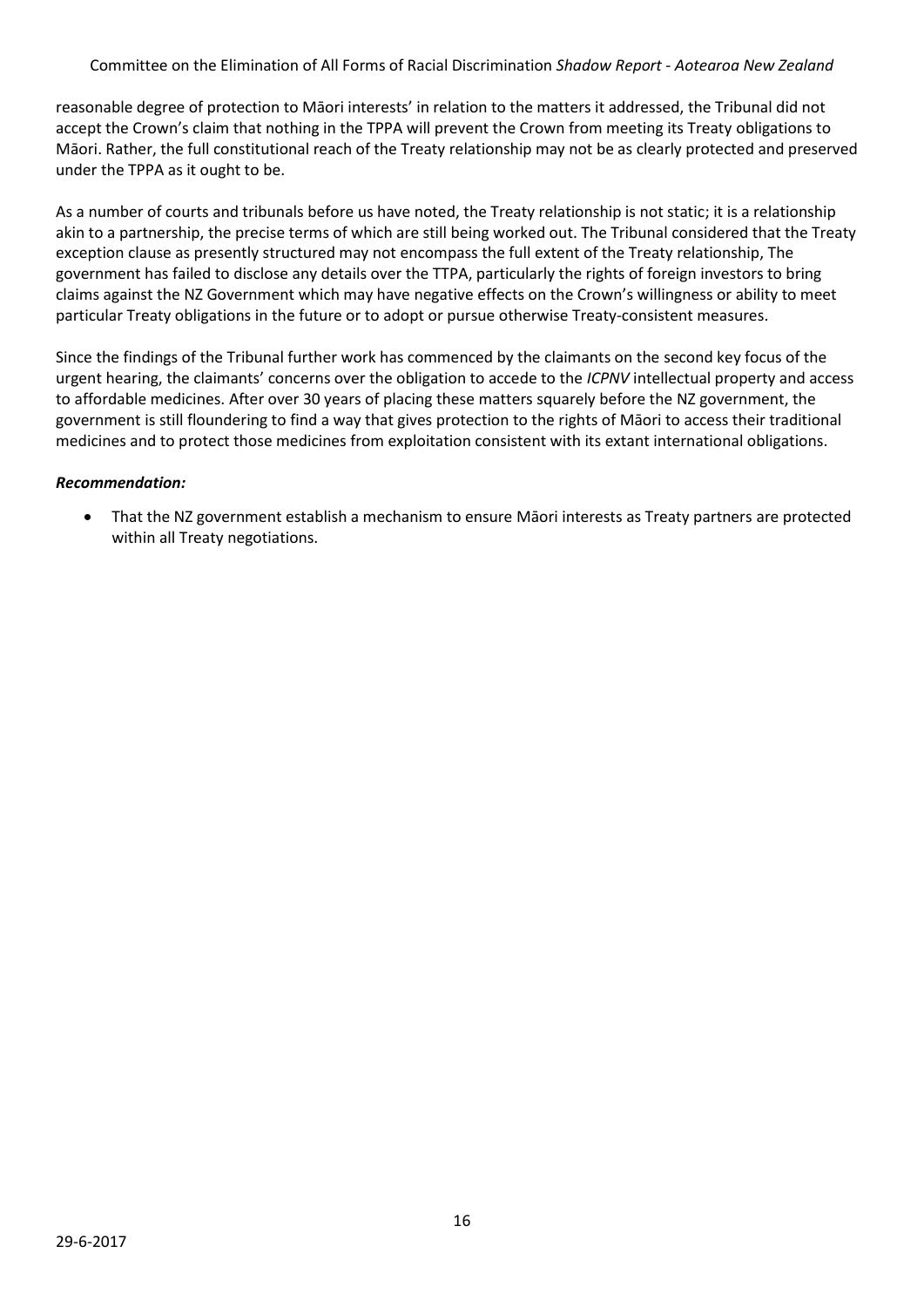### **References**

- Barclay, K., & Liu, J. (2003). Who gets voice? (Re)presentations of bicultural relations in news and making history. *Media, Culture and Society, 22*(3), 263-283.
- Brave Heart, M. (2003). The historic trauma response among Natives and its relationship with substance abuse: a Lakota illustration. *Journal of Psychoactive Drugs, 35*(1), 7-13.
- Brown, R. (2016). Fear at heart of failure to act on institutional racism and disparity. *New Zealand Doctor*, 12-12.
- Came, H. (2012). *Institutional racism and the dynamics of privilege in public health.* (Unpublished doctorate), Waikato University, Hamilton, New Zealand.
- Came, H. (2014). Sites of institutional racism in public health policy making in New Zealand. *Social Science and Medicine, 106*(0), 214-220. doi:10.1016/j.socscimed.2014.01.055
- Came, H., Doole, C., McKenna, B., & McCreanor, T. (2017). Institutional racism in public health contracting: Findings of a nationwide survey from New Zealand. *Social Science and Medicine*. doi:10.1016/j.socscimed.2017.06.002
- Came, H., & McCreanor, T. (2015). Pathways to transform institutional (and everyday) racism in New Zealand. *Sites: Journal of Social Anthropology and Cultural Studies, 12*(2), 24-48. doi:10.11157/sites-vol12isss2id290
- Came, H., & Tudor, K. (2017). Unravelling the Whāriki of Crown Māori health infrastructure. *New Zealand Medical Journal, 130*(1458), 42.
- CERD. (2013). Concluding observations of the CERD on New Zealand (CERD/C/NZL/CO/18-20). Geneva, Switzerland: United Nations.
- Coleman, J. (2016, 11 Feb). [Maori clinical workforce].
- Constitutional Advisory Panel. (2013). New Zealand constitution: A report on a conversation. Wellington, New Zealand: New Zealand Government.
- Controller and Auditor-General. (2008). *Public sector purchases, grants and gifts: Managing funding arrangements with external parties*. Wellington, New Zealand: Author.
- Cormack, D., Robson, B., Purdie , G., Ratima, M., & Brown, R. (2005). *Assess to cancer services for Maori*. Wellington, New Zealand: Ministry of Health.
- Curtis, E., Wikaire, E., Stokes, K., & Reid, P. (2012). Addressing indigenous health workforce inequities: A literature review exploring 'best' practice for recruitment into tertiary health programmes. *International Journal of Health Equity, 11*(13). doi:10.1186/1475-9276-11-13
- Dow, D. (1995). *Safeguarding the public health: A history of the New Zealand Department of Public Health*. Wellington, New Zealand: Victoria University Press.
- Durie, M. (1998). *Whaiora: Māori health development* (2nd ed.). Auckland, New Zealand: Oxford University Press.
- Durie, M. (1999). Te pae mahutonga: A model for Māori health promotion. *Health Promotion Forum Newsletter, 49*, 2-5.
- Family Violence Death Review Committee. (2014). *Fourth annual report: January 2013 to December 2013*. Wellington, New Zealand: Health Quality and Saftey Commission.
- Family Violence Death Review Committee. (2016). *Fifth report: January 2014 to December 2015*. Wellington, New Zealand: Health Quality and Saftey Commission.
- Foxall, D. (2013). Barriers in education of indigenous nursing students: A literature review. *Nursing Praxis in New Zealand, 29*(3), 33-39.
- Goza, T. (2017). *Institutional racism buries more than just bodies.* (Unpublished postgrduate paper), Otago University, Wellington, New Zealand.
- Gregory, A., Borell, B., McCreanor, T., Moewaka Barnes, A., Nairn, R., Abel, S., . . . Kaiwai, H. (2011). Reading news about Maori: Responses from non-Maori media audiences. *AlterNative, 7*(1), 51-64.
- Hall, A. (2016). *Trauma has a whakapapa (lineage)*. Paper presented at the Poutama Seminar, Whaiora Marae,.
- Heke, I. (n.d.). Introducing the Atua Matua Maori health framework. Retrieved from [http://toitangata.co.nz/uploads/files/Dr\\_Ihi\\_Heke\\_Atua\\_Matua\\_Framework.pdf](http://toitangata.co.nz/uploads/files/Dr_Ihi_Heke_Atua_Matua_Framework.pdf)
- Hickey, H. (Under review). The health and disability experiences of whanau haaua.
- Hill, S., Sarfati, D., Blakely, T., Robson, B., Purdie, G., & Kiwchi, I. (2010). Survival disparities in indigenous and nonindigenous New Zealanders with colon cancer: The role of patient comorbidity, treatment and health service factors. *Journal of Epidemiological Community Health, 64*, 117-123.
- Hodgetts, D., Masters, B., & Robertson, N. (2004). Media coverage of 'decades of disparity' in ethnic mortality in Aotearoa. *Journal of Community and Applied Social Psychology, 14*(455-472).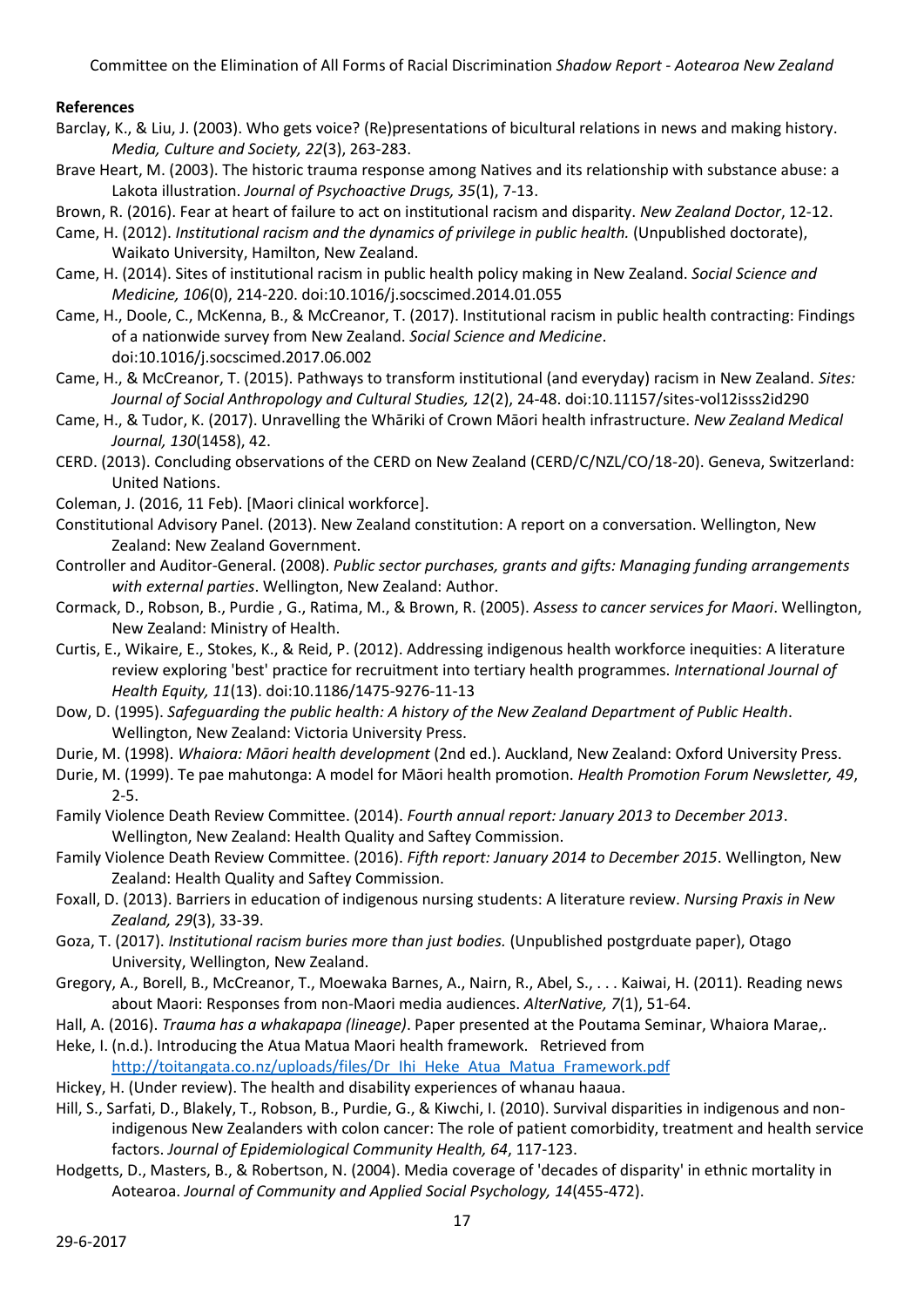- Houkamau, C., Stronge, S., & Sibley, C. (2017). The prevalence and impact of racism towards indigenous Māori in New Zealand. *International perspectives in psychology: Research, practice, consultation, 6261-80*. doi:10.1037/ipp0000070
- Human Rights Commission. (2011). *A fair go for all? Structural discrimination and systemic barriers to ethnic equality*. Wellington, New Zealand: Author.
- Isaac, W. (2016). Memorandum Directions of the chairperson commencing a kaupapa inquiry into health services and outcomes WAI 2575, #2.5.1. Wellington, New Zealand: Waitangi Tribunal.
- Jackson, M. (1988). *He whaipānga hou: The Māori and the criminal justice system [Part 1]*. Wellington, New Zealand: Department of Justice.
- Kickbusch, I., Allen, L., & Franz, C. (2016). The commercial determinants of health. *The Lancet Global Health, 4*(12), e895-e896. doi:10.1016/S2214-109X(16)30217-0
- Kruger, T., Pitman, M., Grennel, D., MacDonald, T., Mariu, D., & Pomare, A. (2004). *Transforming whānau violence: A conceptual framework* (2nd edition ed.). Wellington, New Zealand: Te Puni Kōkiri.
- Lamers-Winkelman, F., Willemen, A.M., & Visser, M. (2012). Adverse childhood experiences of referred children exposed to intimate partner violence: Consequences for their wellbeing. *Child Abuse and Neglect*, 166-179.
- Lawson-Te Aho, K. (2016). The power of hope for Maori youth suicide prevention: Preliminary themes from Aotearoa/ New Zealand. *Journal of Indigenous Research Full Circle: Returning Native Research to the People, 5*(2), 1-10.
- Libesman, T. (2007). Can international law imaging the world of indigneous children? *International Journal of Childrens Rights, 15*(2), 283.
- Manchester, A. (2006). Leaving Te Kete Hauora in good health. *Kai Tiaki Nursing New Zealand, 12*(5), 21.
- Marriott, L., & Sim, D. (2014). *Indicators of inequality for Māori and Pacific people [Working paper 09/2014]*. Wellington, New Zealand: Victoria University.
- Matike Mai Aotearoa. (2016). *He whakaaro here whakaumu mō Aotearoa*. New Zealand: Author.
- McCreanor, T., Rankin, J., & Moewaka Barnes, A. (2010). Maori sport and Maori in sport. *AlterNative: An International Journal of Indigenous Scholarship, 6*(3), 235-247.
- McLeod, M., King, P., Stanley, J., Lacey, C. & Cunningham, R. (2017). Ethnic disparities in the use of seclusion for adult psychiatric inpatients in New Zealand. *New Zealand Medical Journal, 28*(130), 1454.
- Mikaere, A. (2011). *Colonising myths, Māori realities: He rukuruku whakaaro*. Wellington, New Zealand: Te Tākupu and Huia Publishers.
- Mikahere-Hall, A. (2016). *Trauma has a whakapapa: The inter-generational effects of partner violence.* Paper presented at the ANZEA Seminar, Hamilton, New Zealand.
- Ministerial Advisory Committee. (1988). *Puao te ata tu (Day break)*. Wellington, New Zealand: Department of Social Welfare.
- Ministry of Health. (2003). *Improving quality (IQ): A systems approach for the New Zealand health and disability sector*. Wellington, New Zealand: Author.
- Ministry of Health. (2008). *He tipu harakeke : recruitment of Māori in the health and disability workforce*. Wellington, New Zealand: Ministry of Health.
- Ministry of Health. (2015a). Ministry of Health new executive structure: Effective 1 March 2016. Retrieved from <https://www.health.govt.nz/system/files/documents/media/moh-exec-structure-2016.pdf>
- Ministry of Health. (2015b). *Tatau kahukura: Māori health chart book* (3rd ed.). Wellington, New Zealand: Author. Ministry of Health. (2016a). *Annual plan guidelines with statement of performance expectations*. Wellington, New Zealand: Author.
- Ministry of Health. (2016b). *New Zealand health strategy: Future direction*. Wellington, New Zealand: Author.
- Ministry of Health. (2016c). *Office of the Director of Mental Health Annual Report 2015*. Wellington, New Zealand: Author.
- Ministry of Health. (2017). *Health workforce New Zealand annual report to the Minister of Health 1 July 2015 to 30 June 2016*. Wellington, New Zealand: Author.
- Ministry of Health v Atkinson, No. 184 3 NZLR 456 (NZCA 2012).
- Ministry of Social Development. (2016). *The social report 2016: Te pūrongo oranga tangata*. Wellington, New Zealand: Author.
- Moewaka Barnes, A., Borell, B., Taiapa, K., Rankin, J., Nairn, R., & McCreanor, T. (2012). Anti-Maori themes in New Zealand journalism; toward alternative practice. *Pacific Journalism Review, 18*(1), 195-216.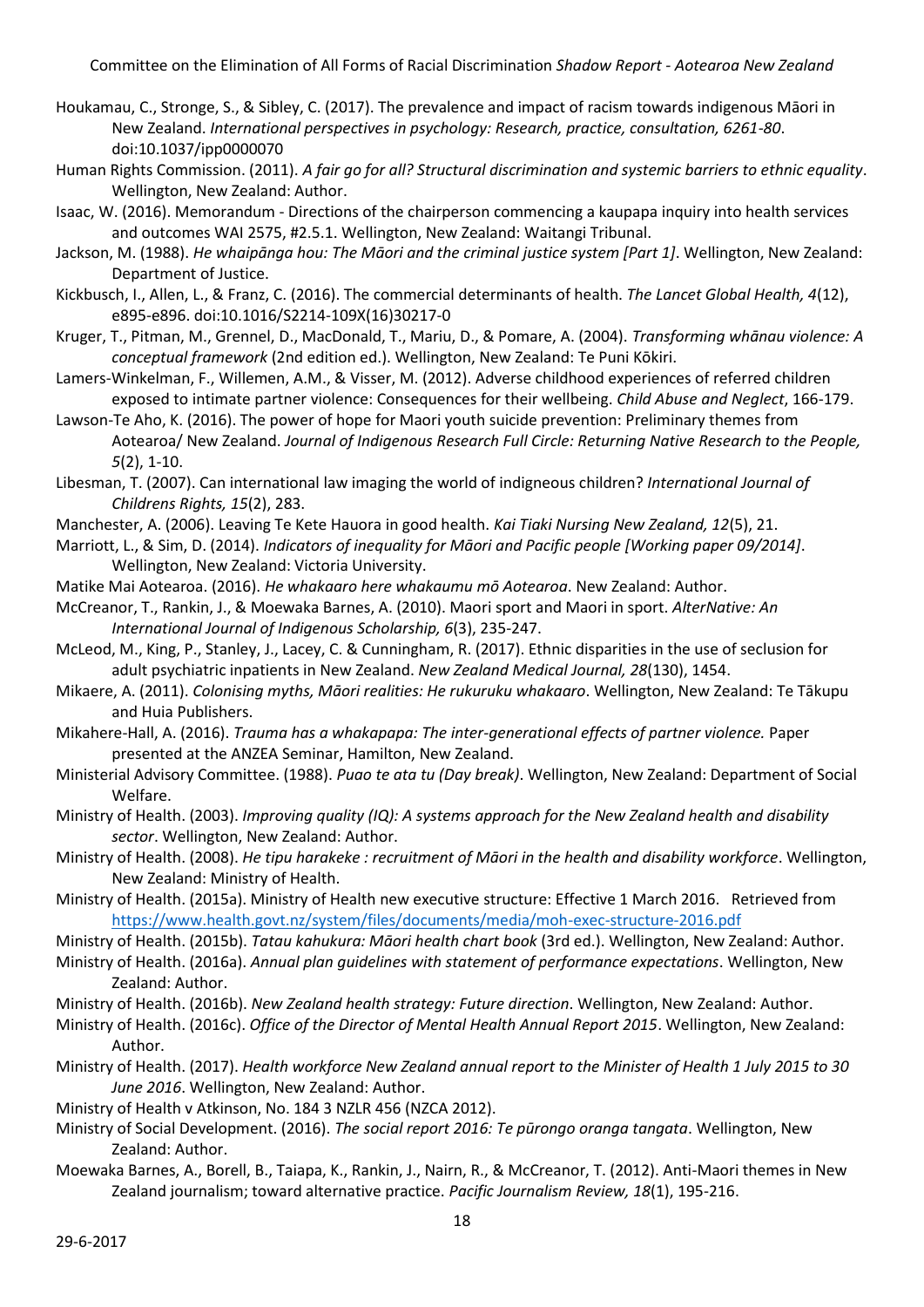- Moewaka Barnes, A., Taiapa, K., Borell, B., & McCreanor, T. (2013). Māori experiences and responses to racism in Aotearoa New Zealand. *Mai Journal, 2*(2), 63-67.
- Nairn, R., McCreanor, T., Moewaka Barnes, A., Borell, B., Rankin, J., & Gregory, A. (2012). "Maori news is bad news": That's certainly so on television. *Mai Journal, 1*(1), 38-49.
- Navigate. (2002). *Retention of Maori staff within the Ministry of Health*. Wellington, New Zealand: Ministry of Health. New Zealand Public Health and Disability Act 2000 (S.N.Z. No.91.), 2000 S.N.Z. No. 91.
- Nursing Council of New Zealand. (2015). *The New Zealand nursing workforce: A profile of nurse practitioners, registered nurses and enrolled nurses 2014-2015*. Wellington, New Zealand: Author.
- Paradies, Y., Ben, J., Denson, N., Elias, A., Priest, N., & Pieterse, A. (2015). Racism as a determinant of health: A systematic review and meta-analysis. *PLOS One, 10*(9), e0138511. doi:10.1371/journal.pone.0138511
- Phelan, S. (2009). The newspaper as political antagonist: Editorial discourse and the othering of Maori perspectives on the foreshore seabed conflict. *Journalism Studies, 10*(2), 217-237.
- Phelan, S., & Shearer, F. (2009). The "radical", the "activist" and hegemonic newspaper articulation of the Aotearoa New Zealand foreshore seabed conflict. *Journalism Studies, 10*(2), 220-237.
- Rankine, J., Moewaka Barnes, A., McCreanor, T., Borell, B., & Gregory, A. (2014). Content and source analysis of newspaper items about Māori issues: Silencing the 'natives' in Aotearoa? *Pacific Journalism Review, 20*(1), 213-234.
- Ratima, M., Durie, M., & Hond, R. (2015). Māori health promotion *Promoting health in Aotearoa New Zealand* (pp. 42-63). Dunedin, New Zealand: Otago University Press.
- Reid, P., Jackson, M., Greensill, A., Harawira, H., Gage, R., & Mainiapoto, M. (2015). *WAI 2522 - The Trans-Pacific Partnership Agreement (Reid and others) Claim*. Waitangi Tribunal: Wellington, New Zealand.
- Robson, B., & Harris, R. (Eds.). (2007). *Hauora: Maori standards of health 4. A study of the years 2000-2005*. Wellington, New Zealand: Te Ropu Rangahau Hauora a Eru Pomare
- Robson, B., Purdie, G., & Cormack, D. (2006). *Unequal impact: Maori and non-Maori cancer statistics 1996-2001*. Wellington, New Zealand: Ministry of Health.
- Russell, L., Smiler, K., & Stace, H. (2013). *Improving Māori health and reducing inequalities between Māori and non-Māori: Has the primary health care strategy worked for Māori? An evaluation of the period 2003-2010*. Wellington, New Zealand: Health Research Council, Ministry of Health.
- Signal, V. (2016). *Making sense of stomach cancer inequitis in Aotearoa New Zealand.* (Unpublished doctorate), Otago, Dunedin, New Zealand.
- Statistics New Zealand. (2014). *Disability survey 2013*. Wellington, New Zealand: Author.
- Statistics New Zealand. (2016a). Employment. Retrieved from

[http://www.stats.govt.nz/browse\\_for\\_stats/snapshots-of-nz/nz-social-](http://www.stats.govt.nz/browse_for_stats/snapshots-of-nz/nz-social-indicators/Home/Labour%20market/employment.aspx)

[indicators/Home/Labour%20market/employment.aspx](http://www.stats.govt.nz/browse_for_stats/snapshots-of-nz/nz-social-indicators/Home/Labour%20market/employment.aspx)

- Statistics New Zealand. (2016b). Māori population. Retrieved from [http://www.stats.govt.nz/browse\\_for\\_stats/people\\_and\\_communities/maori/maori-population-article-2015](http://www.stats.govt.nz/browse_for_stats/people_and_communities/maori/maori-population-article-2015)
- Stavenhagen, R. (2006). *Report of the Special Rapporteur on the situation of human rights and fundamental freedoms of indigenous people [Mission to New Zealand](E/CN.4/2006/78/Add.3)* Retrieved from United Nations, Economic and Social Council website: [http://daccess-dds-](http://daccess-dds-ny.un.org/doc/UNDOC/GEN/G06/118/36/PDF/G0611836.pdf?OpenElement)

[ny.un.org/doc/UNDOC/GEN/G06/118/36/PDF/G0611836.pdf?OpenElement](http://daccess-dds-ny.un.org/doc/UNDOC/GEN/G06/118/36/PDF/G0611836.pdf?OpenElement)

- Sugg, N. (2015). Intimate partner violence: Prevalence, health consequences, and intervention. *Medical Clinics of North America, 99*, 629-649.
- Taonui, R. (2010). Mana tamariki: Cultural alienation Māori child homicide and abuse. *AlterNative, 6*(3), 187-202.
- Teng, A. M., Atkinson, J., Disney, G., Wilson, N., Sarfati, D., McLeod, M., & Blakely, T. (2016). Ethnic inequalities in cancer incidence and mortality: Census-linked cohort studies with 87 million years of person-time follow-up. *BMC Cancer, 16*(1). doi:10.1186/s12885-016-2781-4
- UN. (1948). *Universal Declaration of Human Rights*. Geneva, Switzerland: Author.
- UN. (1961). *International Convention for the Protection of New Varieties of Plants*. Geneva, Switzerland: Author.
- UN. (1966). *International Convention on the Elimination of all Forms of Racial Discrimination*. New York, NY: Author.
- UN. (2007). *Declaration on the Rights of Indigenous Peoples*. New York, NY: Author.
- UN. (2008). *International Convention on the Rights of Persons with Disabilities*. Geneva, Switzerland: Author.
- United Nations. (2014). *Developing national action plans against racial discrimination*. Retrieved from Geneva, Switzerland[: http://www.ohchr.org/Documents/Publications/HR-PUB-13-03.pdf](http://www.ohchr.org/Documents/Publications/HR-PUB-13-03.pdf)